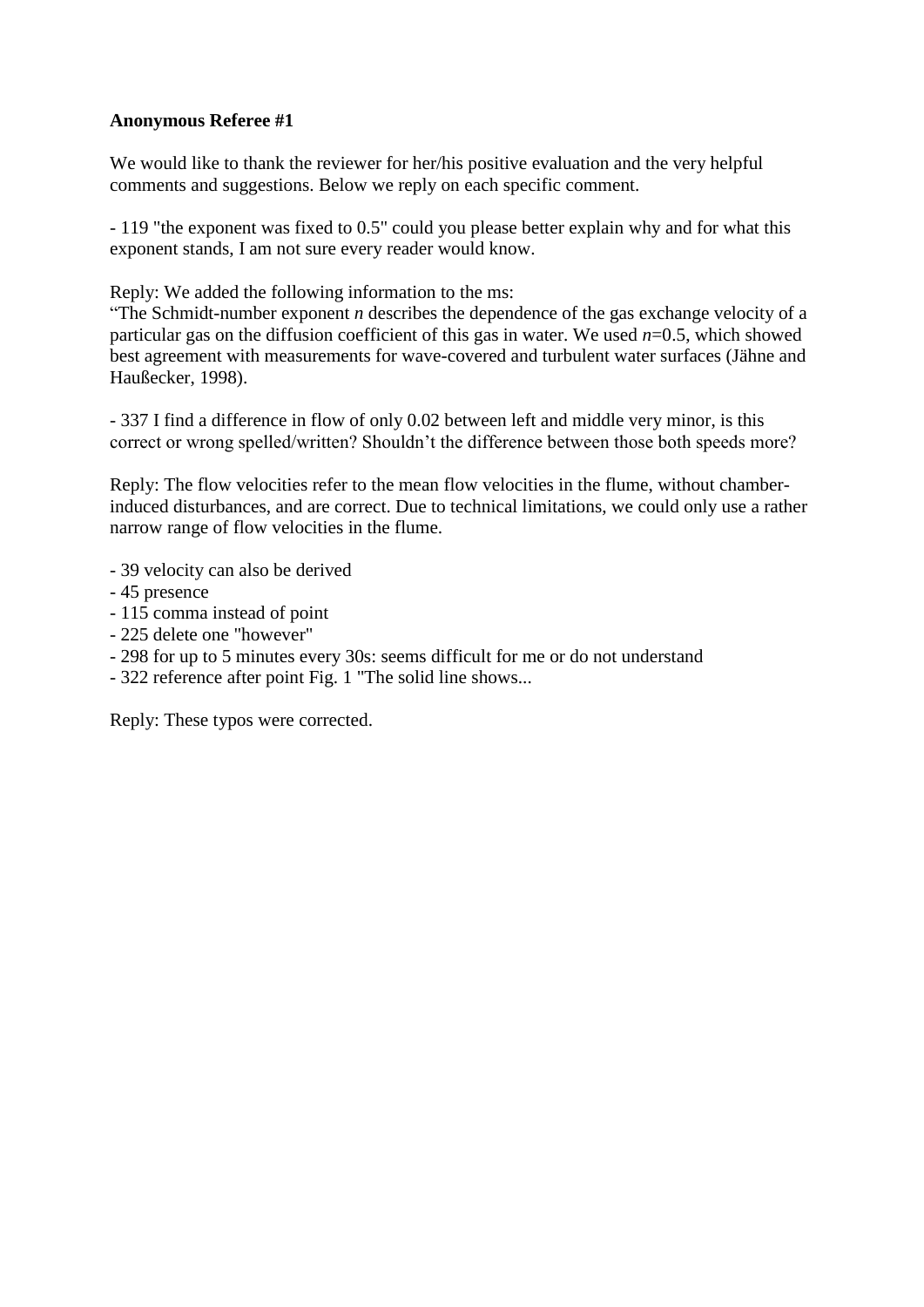## **Anonymous Referee #2**

Reply: We would like to thank the reviewer for her/his positive evaluation and the very helpful comments and corrections. Below we reply on each specific comment.

- Abstract – in the list of four points made from this study, switch numbers 1 and 2 so that you start by stating that anchored chambers produce turbulence. It seems to make more sense to start by saying that you find something in one method and then that you didn't in the other, instead of the other way around.

Reply: We followed the reviewer's suggestion and changed the abstract accordingly.

- P14622, L19-22 – I am not sure if this sentence regarding microbubbles fits here, especially since the papers you cited refer to lakes. Perhaps you can be clearer with what you are trying to convey with this point and you could use Beaulieu 2012 as a better reference for elevated kCH4 in rivers.

Reply: The sentence was changed to: "Moreover, recent studies revealed that the gas exchange velocity of CH<sub>4</sub> can be enhanced by microbubbles (Beaulieu et al., 2012) and can therefore differ from that of the volatile tracer."

- P14623, L8 – Vachon et al. 2010 also discusses turbulence bias of chambers

Reply: We relate our findings to the study of Vachon (which refers to lakes and reservoirs) in the discussion section.

P14624, L6-7 – Change 'produced' to 'produce' and add a question mark at the end of the question.

Reply: Corrected.

- P14624, L8 – More details should be give about the size or stream order of the 9 rivers, especially since Hotchkiss et al 2015 just found that CO2 emissions change with size of streams. This new article should be cited and discussed in your manuscript. (Hotchkiss, E. R., Hall Jr, R. O., Sponseller, R. A., Butman, D., Klaminder, J., Laudon, H., ... & Karlsson, J. (2015). Sources of and processes controlling CO2 emissions change with the size of streams and rivers. Nature Geoscience, 8(9), 696-699.)

Reply: Information on discharge are now provided in Table 2.

We now refer to the new article in our introduction section. Because the major purpose of the present manuscript is on methodological issues, we consider a more detailed discussion of the magnitude of the observed fluxes and their relation to controlling processes at the landscape scale is not appropriate.

- P14623, L12-17 – Does using these different methods influence your flux results? I presume not seeing as what is important is the rate of accumulation and not absolute concentrations; however, you should make this clear in the text as it may cause confusion.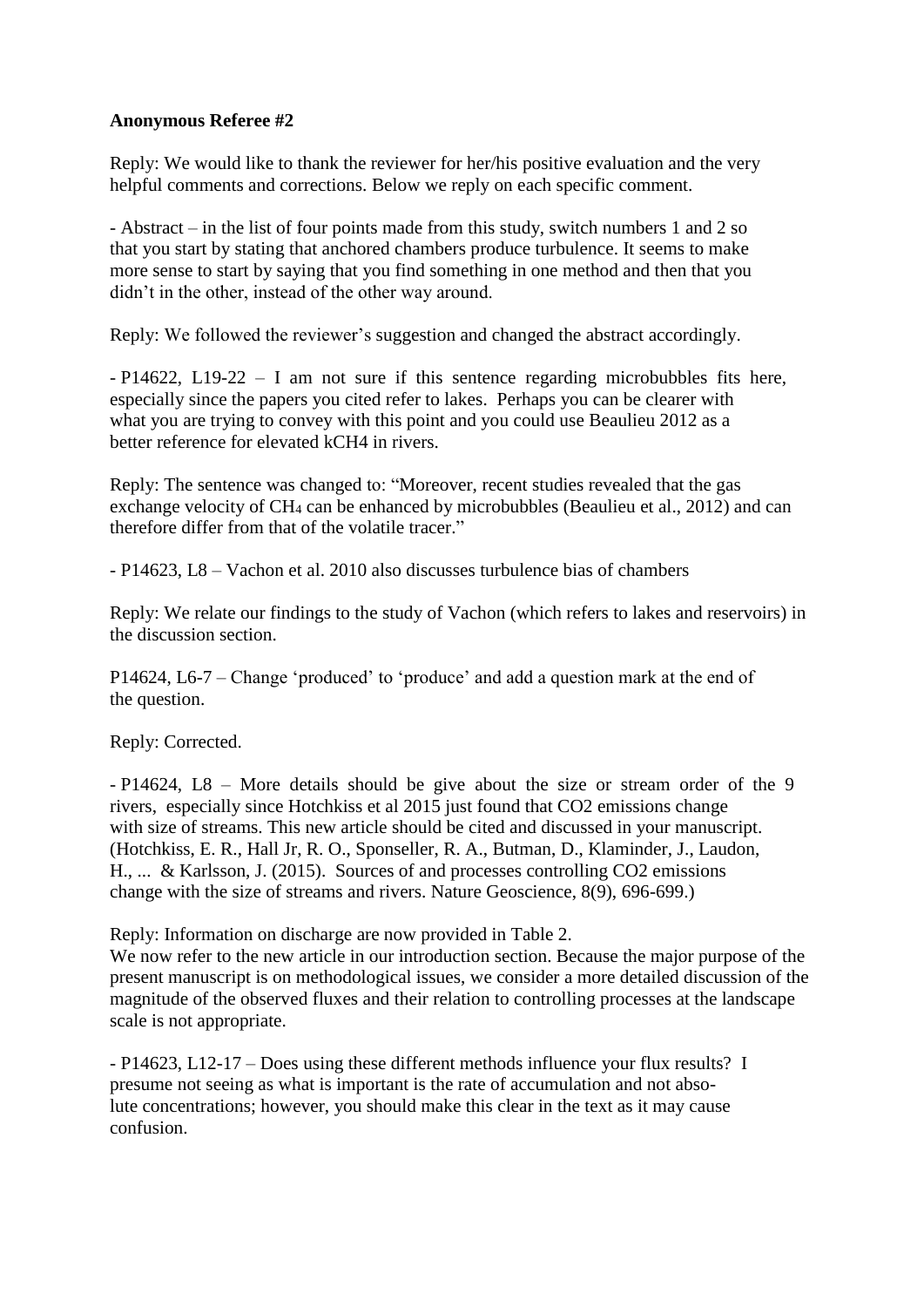Reply: We assume the reviewer is referring to p. 14624. The uncertainties related to the relative accuracy of the different instruments is small compared to differences observed between different deployment types.

- P14625, L9 – add '(F)' after 'fluxes' to define the variable in eq.3

Reply: The flux symbol F is defined before, above Eq. 1.

- P14626, L20-25 – this section is a bit hard to follow. Is it possible to include a supplemental figure that will help the reader understand this process?

Reply: We did not find an intuitive way to illustrate this procedure in a figure. The text was changed to:

"The longitudinal extent of the observed flow fields (433 mm for anchored and 395 mm for drifting chambers) covered the complete chamber diameter and velocities are reported as a function of distance from the leading chamber edge in both the anchored and the drifting deployment."

- P14627, L15 – delete 'measured'

- P14628, L6-7 – rewrite 'than those under drifting chambers, with individual measurements of k600\_CO2\_a being up to 20 times higher than k600\_CO2\_d. The average ratio'

Reply: We applied the suggested changes.

- Figures 2a and b can have fit lines that refer to those discussed on P14628, L20 & L23

A fit line was added to Fig. 2b only. We realized that the individual fit lines for the various data sets in in Fig. 2a would add too much complexity to the figure and decided to skip these in favor of clarity.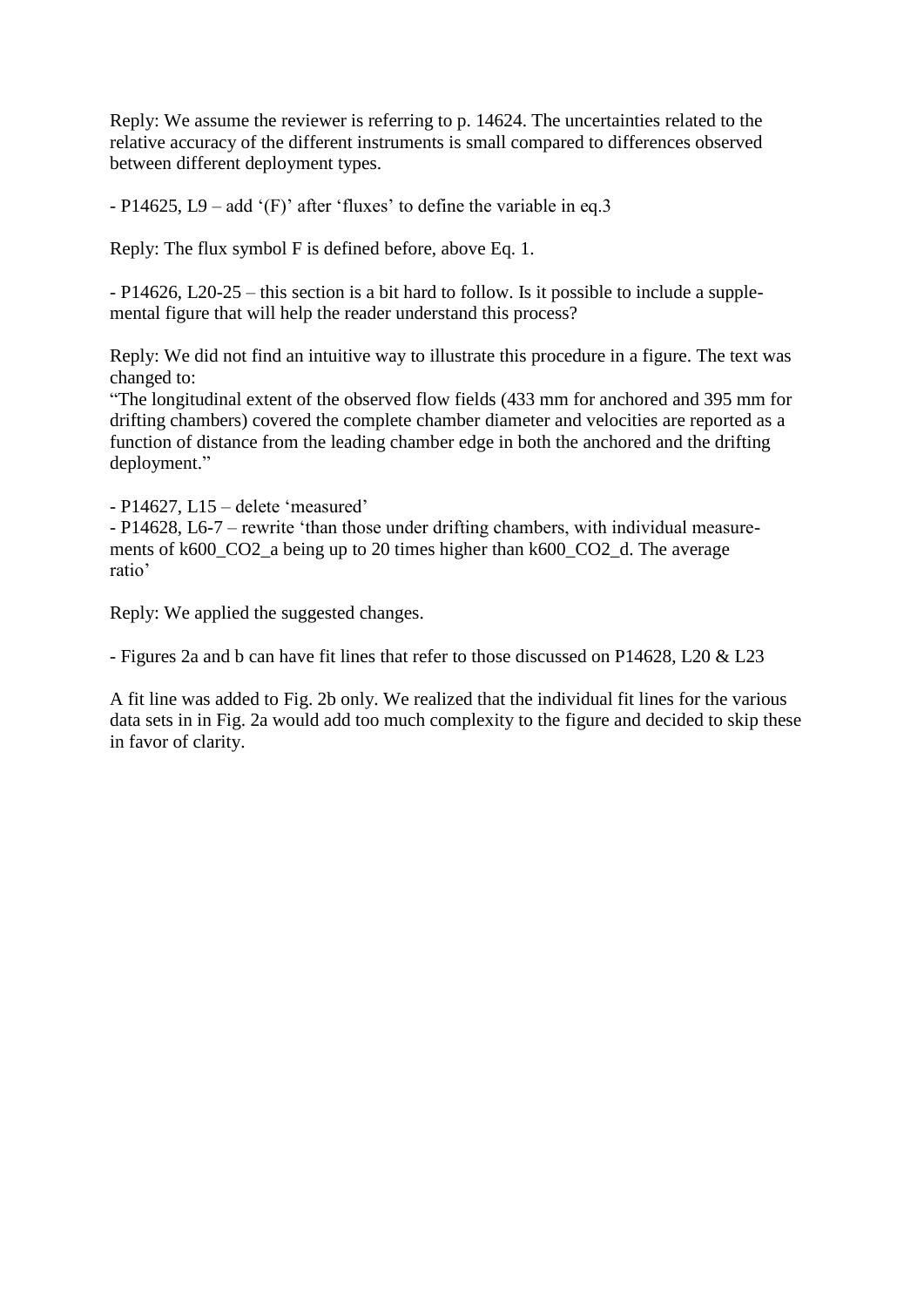Technical Note: Drifting versus anchored flux chambers for measuring greenhouse gas emissions from running waters Andreas Lorke<sup>1\*</sup>, Pascal Bodmer<sup>2,3</sup>, Christian Noss<sup>1</sup>, Zeyad Alshboul<sup>1</sup>, Matthias Koschorreck<sup>4</sup>, Celia Somlai-Haase<sup>1</sup>, David Bastviken<sup>5</sup>, Sabine Flury<sup>2</sup>, Daniel F. McGinnis<sup>2,6</sup>, Andreas Maeck<sup>7</sup>, Denise Müller<sup>8,9</sup>, Katrin Premke<sup>2,10</sup>

<sup>1</sup> Institute for Environmental Sciences, University of Koblenz-Landau, Fortstr. 7, 76829 Landau, Germany

<sup>2</sup> Leibniz-Institute of Freshwater Ecology and Inland Fisheries, Chemical Analytics and Biogeochemistry, Müggelseedamm 310, 12587 Berlin, Germany

3 Institute of Biology, Freie Universität Berlin, Berlin, Germany

<sup>4</sup> Helmholtz Centre for Environmental Research – UFZ, Department Lake Research, Brückstr.3a, 39114 Magdeburg, Germany

<sup>5</sup>Linköping University, Department of Thematic Studies – Environmental Change, 58183 Linköping, Sweden,

<sup>6</sup> Institute F.-A. Forel, Section of Earth and Environmental Sciences, University of Geneva,

Geneva, Switzerland

<sup>7</sup> Senect GmbH & Co. KG, An  $44 -$  No. 11, 76829 Landau, Germany

<sup>8</sup> Institute of Environmental Physics (IUP), Otto-Hahn-Allee 1, 28359 Bremen, Germany

<sup>9</sup> Center for Tropical Marine Ecology (ZMT), Fahrenheitsstr. 8, 28359 Bremen, Germany

<sup>10</sup> Leibniz Centre for Agricultural Landscape Research, Institute for Landscape Biogeochemistry, Eberswalder Straße 84, 15374 Müncheberg, Germany

\* Corresponding author: [lorke@uni-landau.de](mailto:lorke@uni-landau.de) **Feldfunktion geändert**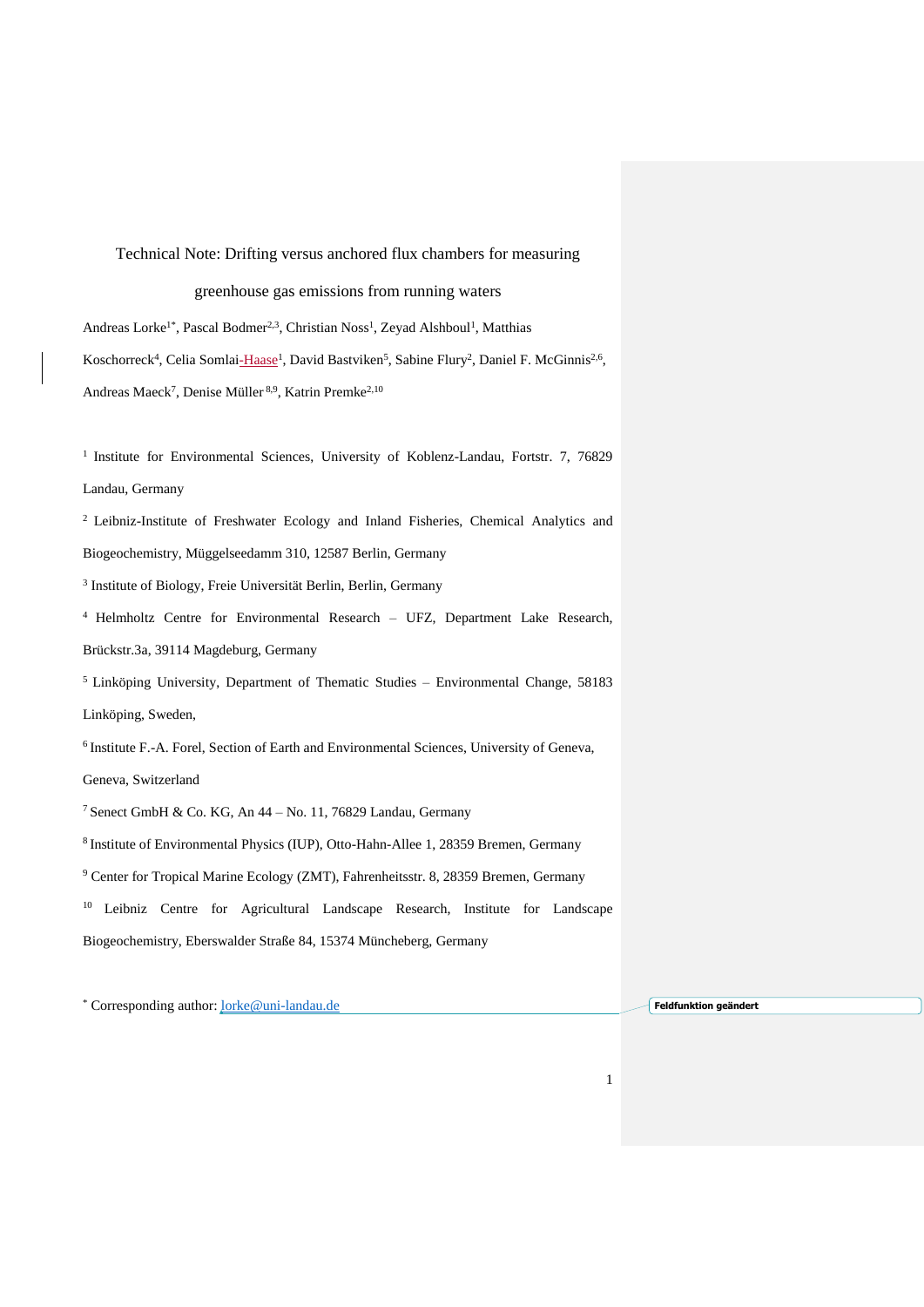### **Abstract**

| 1       | Stream networks were recently discovered as major but poorly constrained natural greenhouse   |
|---------|-----------------------------------------------------------------------------------------------|
| 2       | gas (GHG) sources. A fundamental problem is that several measurement approaches have          |
| 3       | been used without cross comparisons. Flux chambers represent a potentially powerful           |
| 4       | methodological approach if robust and reliable ways to use chambers on running water can be   |
| 5       | defined. Here we compare the use of anchored and freely drifting chambers on various          |
| 6       | streams having different flow velocities. The study clearly shows that (1) anchored chambers  |
| 7       | enhance turbulence under the chambers and thus elevate fluxes, (2) drifting chambers have a   |
| $\,8\,$ | very small impact on the water turbulence under the chamber and thus generate more reliable   |
| 9       | fluxes, $(3)$ the bias of the anchored chambers greatly depends on chamber design and         |
| 10      | sampling conditions, and (4) there is a promising method to reduce the bias from anchored     |
| 11      | chambers by using a flexible plastic foil seal to the water surface rather than having rigid  |
| 12      | chamber walls penetrating into the water. Altogether, these results provide novel guidance on |
| 13      | how to apply flux chambers in running water, which will have important consequences for       |

measurements to constrain the global GHG balances.

**Gelöscht:** drifting chambers have a very small impact on the water turbulence under the chamber and thus generate more reliable fluxes **Gelöscht:** anchored chambers enhance turbulence under the chambers and thus elevate fluxes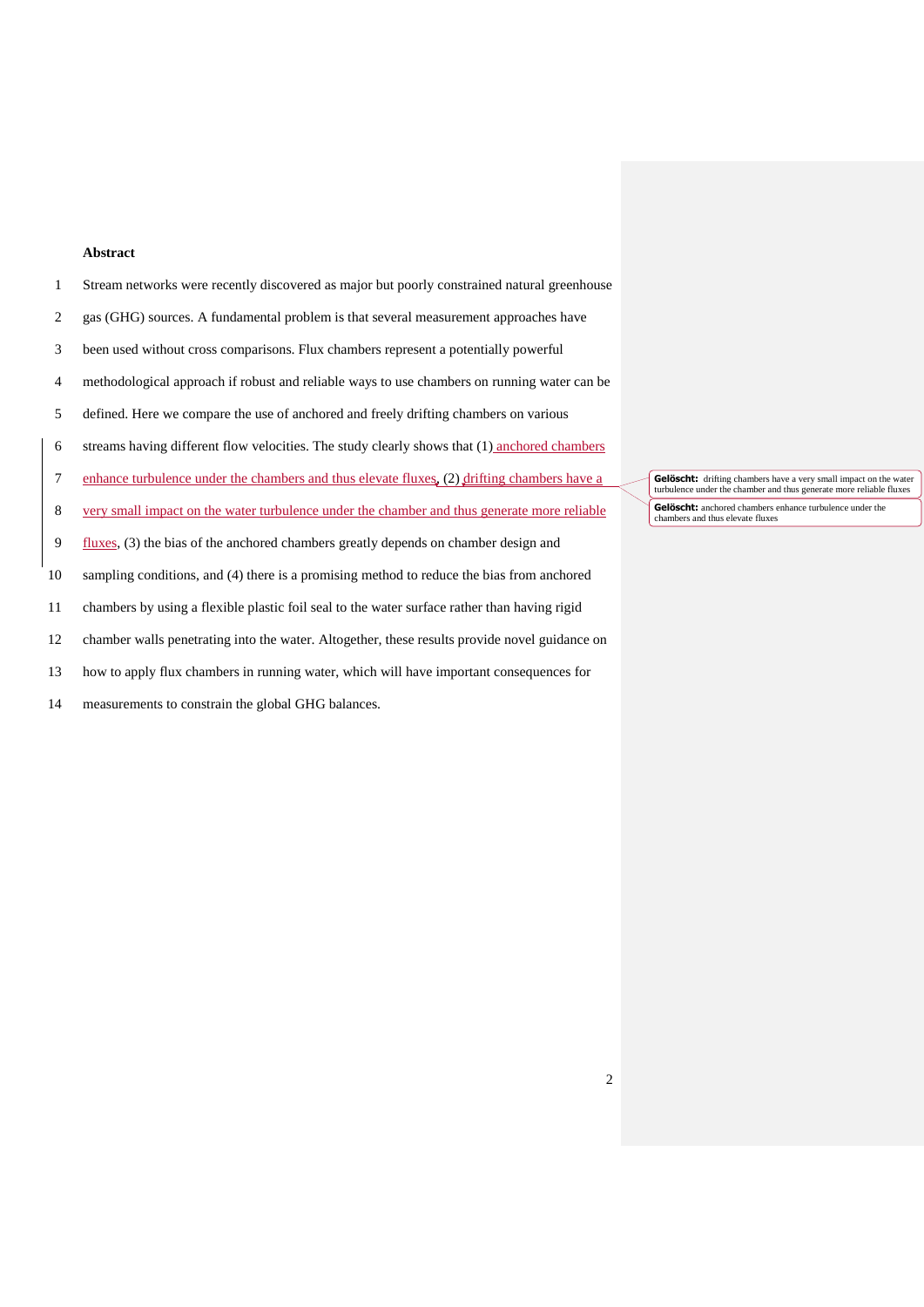# 1 Introduction

| $20\,$ | Rivers and streams have been identified as important links in the global carbon cycle. They                    |  |
|--------|----------------------------------------------------------------------------------------------------------------|--|
| 21     | receive and transport terrestrial carbon from the land to the ocean and are also shown to be a                 |  |
| 22     | net source of greenhouse gases (GHG), i.e carbon dioxide ( $CO2$ ) and methane (CH <sub>4</sub> )              |  |
| 23     | (Aufdenkampe et al., 2011;Battin et al., 2008;Cole et al., 2007;Tranvik et al., 2009). In a                    |  |
| 24     | recent study, the global $CO2$ emissions from rivers and streams were estimated to be $1.8 \pm 0.25$           |  |
| 25     | Gt C year <sup>-1</sup> (Raymond et al., 2013), which corresponds to 70% of the global ocean carbon            |  |
| 26     | sink (Le Quéré et al., 2014). Due to the lack of knowledge of surface area and gas exchange                    |  |
| 27     | velocity, the smallest streams are considered as a major unknown component of regional to                      |  |
| 28     | global scale GHG emission estimates (Bastviken et al., 2011;Cole et al., 2007). Despite these                  |  |
| 29     | knowledge gaps, there are strong indications that small streams have the highest gas exchange                  |  |
| 30     | velocities (Aufdenkampe et al., 2011), highest CO <sub>2</sub> partial pressures (Koprivnjak et al., 2010)     |  |
| 31     | and cover the largest fractional surface area within fluvial networks (Butman and Raymond,                     |  |
|        |                                                                                                                |  |
| 32     | 2011). A continental-scale analysis of CO <sub>2</sub> efflux from streams and rivers revealed a               |  |
| 33     | continuous decline of the fluxes with increasing size and discharge of the aquatic systems                     |  |
| 34     | (Hotchkiss et al., 2015).                                                                                      |  |
| 35     | Ecosystem-scale fluxes of CO <sub>2</sub> and CH <sub>4</sub> from running waters are often derived indirectly |  |
| 36     | using measured gas partial pressure in the surface water in combination with estimates of a                    |  |
| 37     | gas exchange velocity. For sparingly soluble gases, the exchange velocity is mainly controlled                 |  |
| 38     | by turbulence at the water-side of the air-water interface. In smaller rivers and streams,                     |  |
| 39     | turbulence is driven by stream velocity, depth and bottom roughness (Marion et al., 2014),                     |  |
| 40     | and the resulting gas exchange velocities are often parameterized with one or more of the                      |  |
| 41     | following terms: stream order, slope, flow velocity, discharge, width and depth (Alin et al.,                  |  |
| 42     | 2011;Raymond et al., 2012;Wallin et al., 2011). In small streams, reach-scale estimates of the                 |  |

**Formatiert:** Tiefgestellt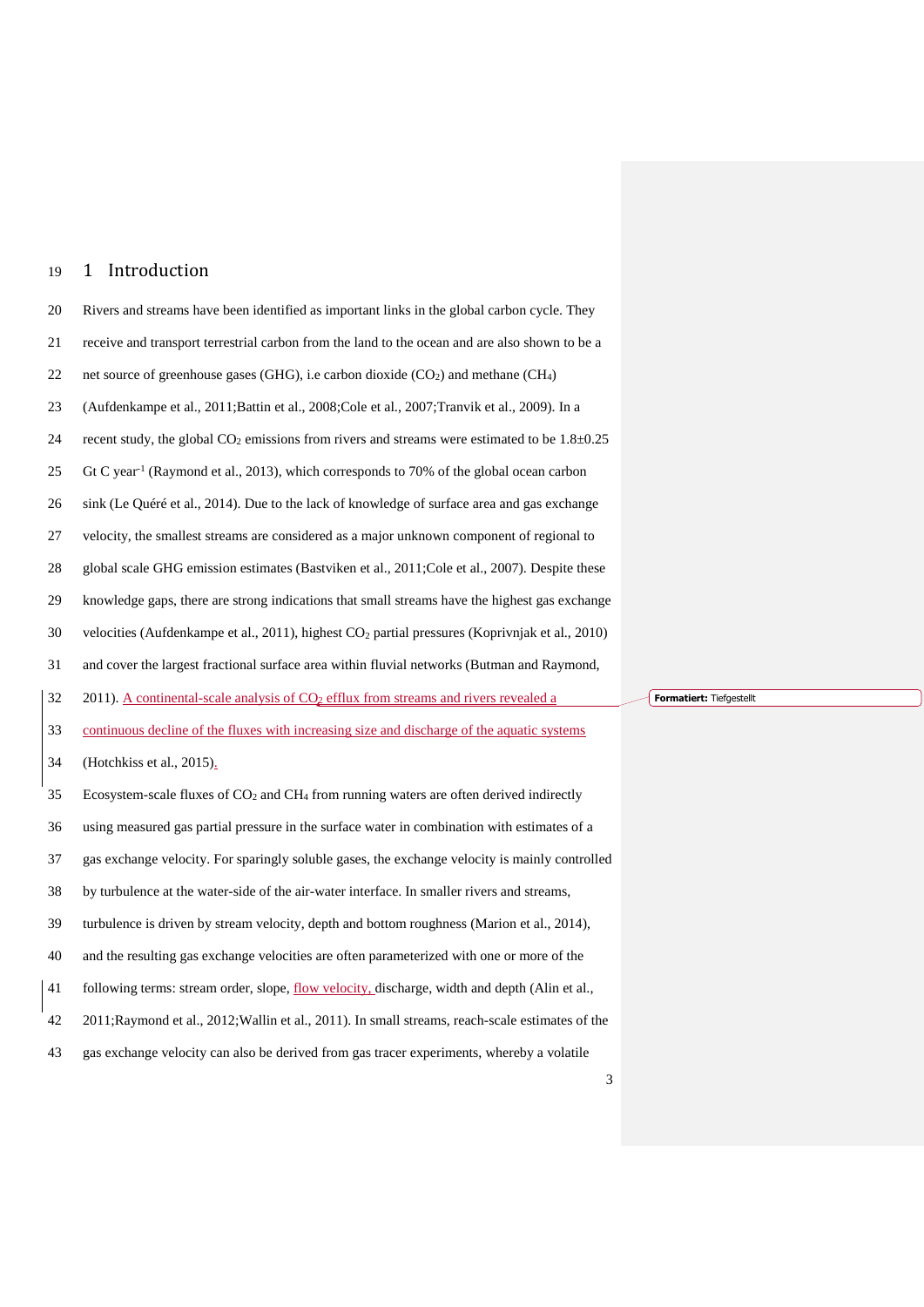- tracer (e.g., propane or sulfur hexafluoride) is injected upstream and the longitudinal decrease
- of its dissolved concentration is measured [\(Halbedel and Koschorreck, 2013](#page-28-6)[;Raymond et al.,](#page-28-5)
- [2012\)](#page-28-5). For practical reasons, tracer gas injections are limited to application in small streams
- and alternative methods suitable for a greater range of stream sizes are needed. Moreover,
- 48 recent studies revealed that the gas exchange velocity of CH<sub>4</sub> can be enhanced by
- 49 microbubbles [\(Beaulieu et al., 2012\)](#page-27-6) and can therefor differ from that of the volatile tracer. To
- better constrain ecosystem-scale estimates of GHG emissions and to improve the
- understanding of the flux drivers in small running waters, reliable methods are required that
- allow direct measurements.
- As eddy-covariance [\(Baldocchi, 2014\)](#page-27-7) measurements are not suitable for small streams, gas
- flux chambers that float on the water surface are a straightforward and inexpensive method
- for direct measurements of gas fluxes, and can easily be replicated over time and space
- [\(Bastviken et al., 2015\)](#page-27-8). The gas flux is determined from the change of the gas concentration
- in the chamber headspace over time. Floating chambers have been frequently applied for
- measuring gas fluxes in large rivers, reservoirs and lakes (e.g.[, Beaulieu et al.,](#page-27-9)
- [2014](#page-27-9)[;DelSontro et al., 2011](#page-27-10)[;Eugster et al., 2011\)](#page-27-11).
- Chamber measurements have been criticized because submerged chamber edges are thought
- to disrupt the aquatic boundary layer, thereby affecting the gas exchange [\(Kremer et al.,](#page-28-7)
- [2003\)](#page-28-7). Comparisons of floating chambers with other flux measurement techniques were
- performed in lakes, rivers and estuaries. While some studies have reported a tendency of
- floating chambers to yield higher fluxes than other methods [\(Raymond and Cole,](#page-28-8)
- [2001](#page-28-8)[;Teodoru et al., 2015\)](#page-29-2), others found reasonable agreement [\(Gålfalk et al., 2013](#page-28-9)[;Cole et](#page-27-12)  [al., 2010\)](#page-27-12).
- In streams and rivers, floating chambers have been deployed anchored at one spot (anchored
- chambers) [\(Sand-Jensen and Staehr, 2012](#page-29-3)[;Crawford et al., 2013\)](#page-27-13), or freely drifting with the
- water (drifting chambers) [\(Alin et al., 2011](#page-27-5)[;Beaulieu et al., 2012\)](#page-27-6). Although based on the

 **Gelöscht:** <sup>y</sup> **Gelöscht:** significantly larger **Gelöscht:** than that of CO<sub>2</sub>, which has been attributed to the presence of microbubbles (McGinnis et al., 2014;Prairie and del  $P$ iesence ca...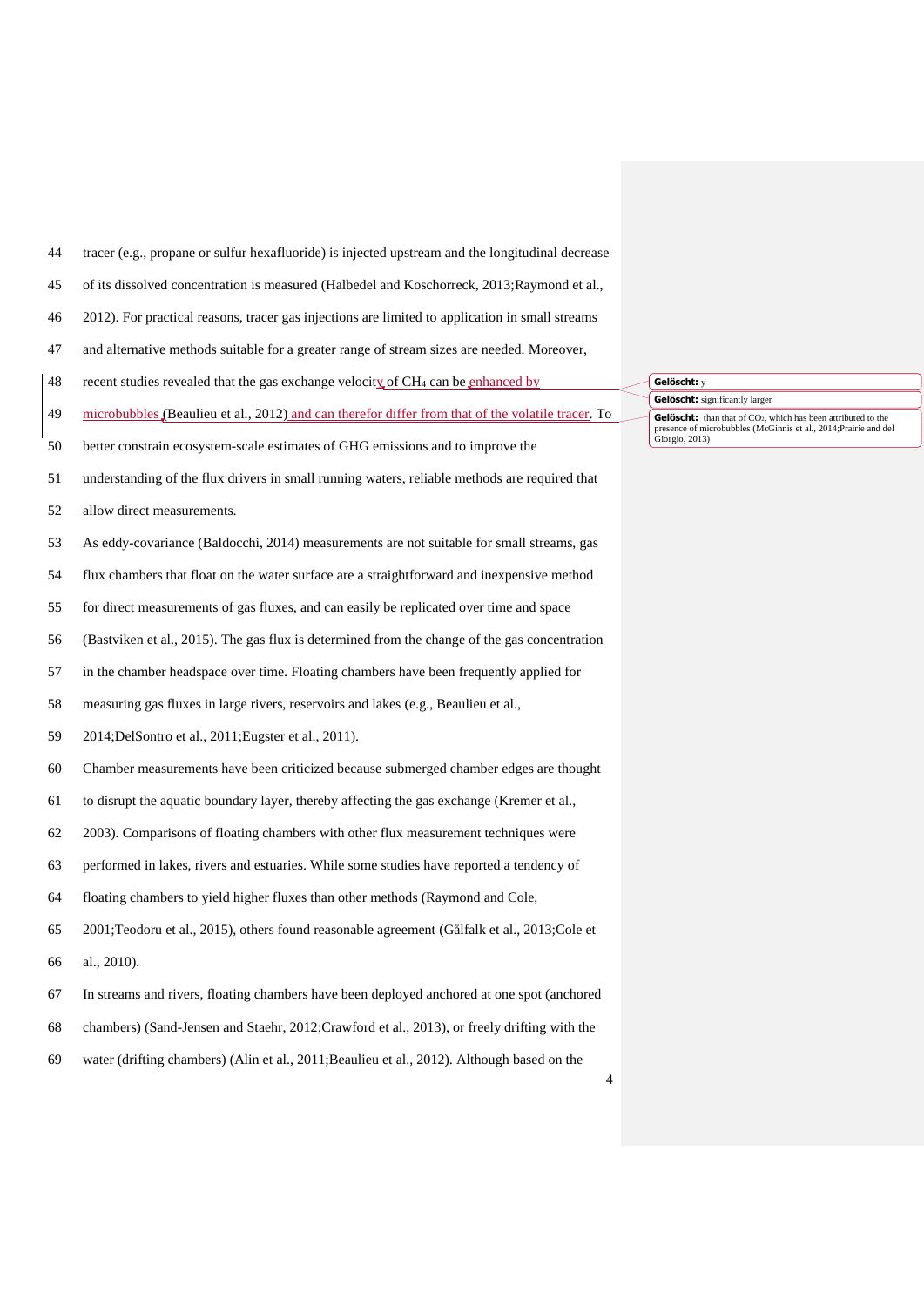| 75 | same principle, the two deployment modes have fundamental differences. Because of the                         |                       |
|----|---------------------------------------------------------------------------------------------------------------|-----------------------|
| 76 | higher velocity difference between the chamber and the surface water, anchored chambers in                    |                       |
| 77 | running waters may create additional turbulence around the chamber edges (Kremer et al.,                      |                       |
| 78 | 2003). If the effect of this turbulence on fluxes is minor, anchored chambers would be                        | Gelöscht: However, i  |
| 79 | advantageous as the area covered by the chamber can be controlled and because practical                       |                       |
| 80 | work with anchored chambers is relatively simple. Drifting chambers will likely induce less                   |                       |
| 81 | turbulence in the surface water, however it is difficult to control their coverage, potentially               |                       |
| 82 | resulting in spatially biased measurements. Drifting chambers are also complicated for several                |                       |
| 83 | reasons, e.g., the presence of obstacles in the streams or in terms of logistics, as the chambers             |                       |
| 84 | may travel far during measurement periods.                                                                    |                       |
| 85 | While establishing efficient methods for running water gas emissions are needed to improve                    |                       |
| 86 | the global GHG budgets, progress in chamber based methods is prevented by the lack of                         |                       |
| 87 | comparative assessments of anchored versus drifting chambers. In this study, we compared                      |                       |
| 88 | measurements of GHG fluxes and the gas exchange velocity using drifting and anchored                          |                       |
| 89 | chambers in various streams and rivers. Because chamber performance is expected to depend                     |                       |
| 90 | strongly on chamber design, the field experiments were conducted using three different                        |                       |
| 91 | chamber types. In laboratory experiments, we analyzed the flow field and the turbulence                       |                       |
| 92 | under both anchored and drifting chambers at different flow velocities. The primary objective                 |                       |
| 93 | of this study was to answer the question: Do anchored chambers produce reliable                               | Gelöscht: d           |
| 94 | measurements of localized GHG fluxes in running waters?                                                       | Gelöscht: .           |
| 95 | Methods<br>2                                                                                                  |                       |
| 96 | Chamber measurements in the field<br>2.1                                                                      |                       |
| 97 | Field measurements were conducted in nine different rivers and streams in Germany and                         |                       |
| 98 | Poland using three different chambers (Table 1). All three data sets included anchored                        | Feldfunktion geändert |
| 99 | <i>measurements</i> , where the chambers were tethered to stay at a fixed position as well as <i>drifting</i> |                       |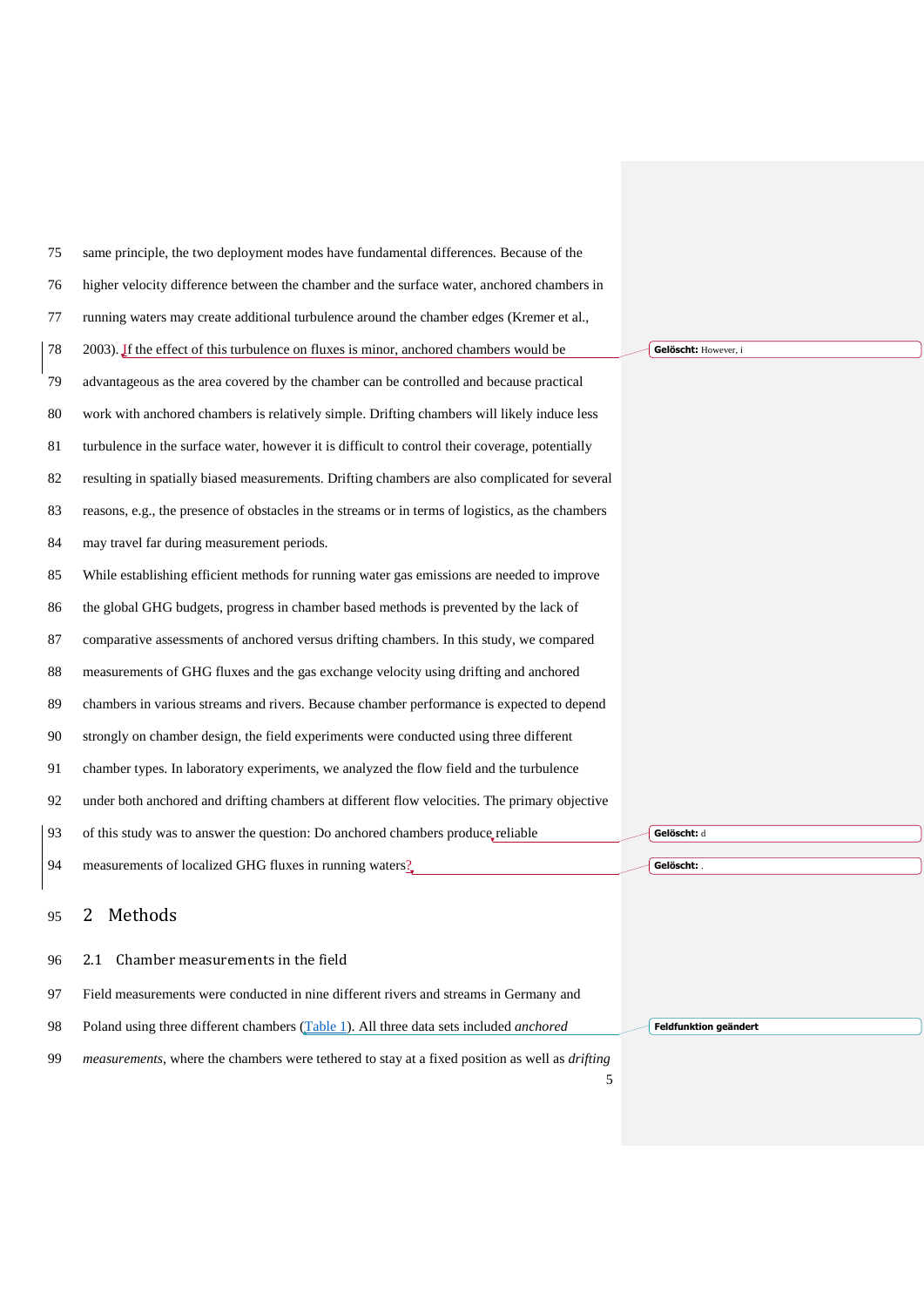| 103 | <i>measurements</i> , where the chambers were freely moving with the current. In two of the data                                            |                       |
|-----|---------------------------------------------------------------------------------------------------------------------------------------------|-----------------------|
| 104 | sets (A and B), the temporal change of $CO2$ and $CH4$ concentration in the chamber headspace                                               |                       |
| 105 | was measured on a boat using infrared gas analyzers (A: OA-ICOS gas analyzer, UGGA, Los                                                     |                       |
| 106 | Gatos Research Inc. USA, B: FTIR analyzer, Gasmet 4010, Gasmet, Finland). In the third                                                      |                       |
| 107 | data set $(C)$ , the gas concentration was measured using a built-in and low-cost $CO2$ sensor                                              |                       |
| 108 | (ELG, SenseAir, Sweden). The chamber used in (C) is described in detail elsewhere                                                           |                       |
| 109 | (Bastviken et al., 2015).                                                                                                                   |                       |
| 110 | The chamber flux measurements were supplemented by measurements of dissolved gas                                                            |                       |
| 111 | concentrations $(CO_2$ and in data set A and B also $CH_4$ ) in the stream water and in the                                                 |                       |
| 112 | atmosphere (Table 1). Additional measurements include water temperature and near-surface                                                    | Feldfunktion geändert |
| 113 | current velocity, which was measured at selected sites within the study reaches using acoustic                                              |                       |
| 114 | or electromagnetic current meters. More details on sampling and instrumentation are provided                                                |                       |
|     |                                                                                                                                             |                       |
| 115 | in Appendix A.                                                                                                                              | Feldfunktion geändert |
| 116 | The flux F (mmol m <sup>-2</sup> d <sup>-1</sup> ) of CO <sub>2</sub> (all data sets) and CH <sub>4</sub> (parts of data set A and B), was  |                       |
| 117 | calculated from the observed rate of change of the mole fraction $S$ (ppm $s^{-1}$ ) of the respective                                      |                       |
| 118 | gas in the chamber using (Campeau and Del Giorgio, 2014):                                                                                   |                       |
| 119 | $F = (S \cdot V/A) \cdot t_1 \cdot t_2$<br>(1)                                                                                              |                       |
| 120 | Where V is the chamber gas volume (m <sup>3</sup> ), A is the chamber area (m <sup>2</sup> ), $t_1=8.64\times10^4$ s d <sup>-1</sup> is the |                       |
| 121 | conversion factor from seconds to days, and $t_2$ is a conversion factor from mole fraction                                                 |                       |
| 122 | (ppm) to concentration (mmol m <sup>-3</sup> ) at <i>in-situ</i> temperature ( <i>T</i> in K) and atmospheric pressure ( <i>p</i>           |                       |
| 123 | in Pa), according to the ideal gas law:                                                                                                     |                       |
| 124 | $t_2 = p / (8.31$ J K <sup>-1</sup> mole <sup>-1</sup> · T) · 1000<br>(2)                                                                   |                       |
| 125 | The gas exchange velocity of the respective gas at in-situ temperature $k$ (m $d^{-1}$ ) was estimated                                      |                       |

$$
k = F / (K_H \cdot (p^{water} - p^{air})) \tag{3}
$$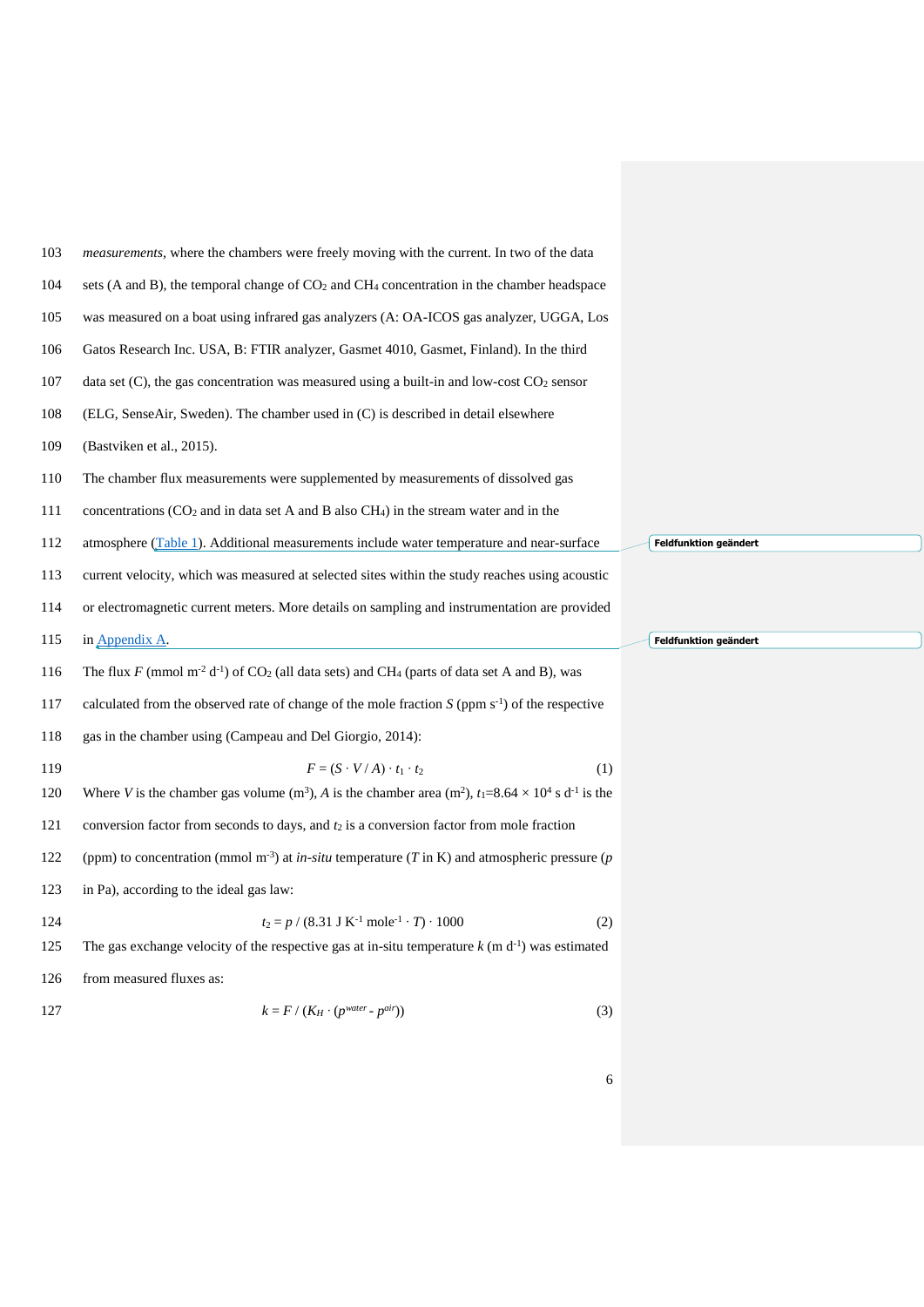| 128 | using the partial pressure of $CO_2$ and CH <sub>4</sub> in the stream water ( $p^{water}$ ) and in the atmosphere    |          |
|-----|-----------------------------------------------------------------------------------------------------------------------|----------|
| 129 | $(p^{air})$ . The partial pressures were obtained by multiplication of the measured mole fraction                     |          |
| 130 | with atmospheric pressure. $K_H$ is the temperature-dependent Henry constant (mmol m <sup>-3</sup> Pa <sup>-1</sup> ) |          |
| 131 | (Goldenfum, 2011). The in-situ gas exchange velocities were converted to a standardized                               |          |
| 132 | (independent of temperature and gas diffusivity) exchange velocity $k_{600}$ using the Schmidt                        |          |
| 133 | number dependence:                                                                                                    |          |
| 134 | $k_{600} = k \cdot (600 / Sc)^{-n}$<br>(4)                                                                            |          |
| 135 | where the temperature-dependent Schmidt numbers $(Sc)$ of both gases were estimated                                   |          |
| 136 | according to Goldenfum $(2011)$ . The Schmidt-number exponent <i>n</i> describes the dependence                       |          |
| 137 | of the gas exchange velocity of a particular gas on the diffusion coefficient of this gas in                          |          |
| 138 | water. We used $p=0.5$ , which showed best agreement with measurements for wave-covered                               | Ge       |
| 139 | and turbulent water surfaces (Jähne and Haußecker, 1998).                                                             | Ge<br>Fo |
| 140 |                                                                                                                       |          |
| 141 | Turbulence measurements in the lab<br>2.2                                                                             |          |
| 142 | The flow fields under freely drifting and anchored chambers were measured using particle                              |          |
| 143 | image velocimetry (PIV) in a 3 m long laboratory flume. The chamber type and geometry was                             |          |
| 144 | identical to the chamber in data set $C$ (Table 1). The flow field under the drifting chamber was                     | Fel      |
| 145 | measured for 50 repeated chamber runs (58 s cumulative velocity observations under the                                |          |
| 146 | chamber) at a mean flow velocity of $0.10 \text{ m s}^{-1}$ , the highest flow velocity that could be                 |          |
| 147 | realized in the flume. Measurements under anchored chambers were performed for 90 s at a                              |          |
| 148 | mean flow velocity of 0.10 m s <sup>-1</sup> . Additional measurements were performed at reduced mean                 |          |
| 149 | flow velocities of 0.08 and 0.06 m $s-1$ . As a reference, the undisturbed flow field without                         |          |
| 150 | chambers was measured for 90 s. Due to the limited length of the laboratory flume it was not                          |          |
| 151 | possible to measure gas fluxes or estimate the gas exchange velocities.                                               |          |
| 152 | The flow fields were analyzed by illuminating neutrally buoyant seeding particles (diameter                           |          |
| 153 | of 20 µm, polyethylene) within a thin light sheet produced by a double-pulse laser                                    |          |

**Elöscht:** was **Gelöscht:** *fixed at*  **Formatiert:** Schriftart: Kursiv

**Feldfunktion geändert**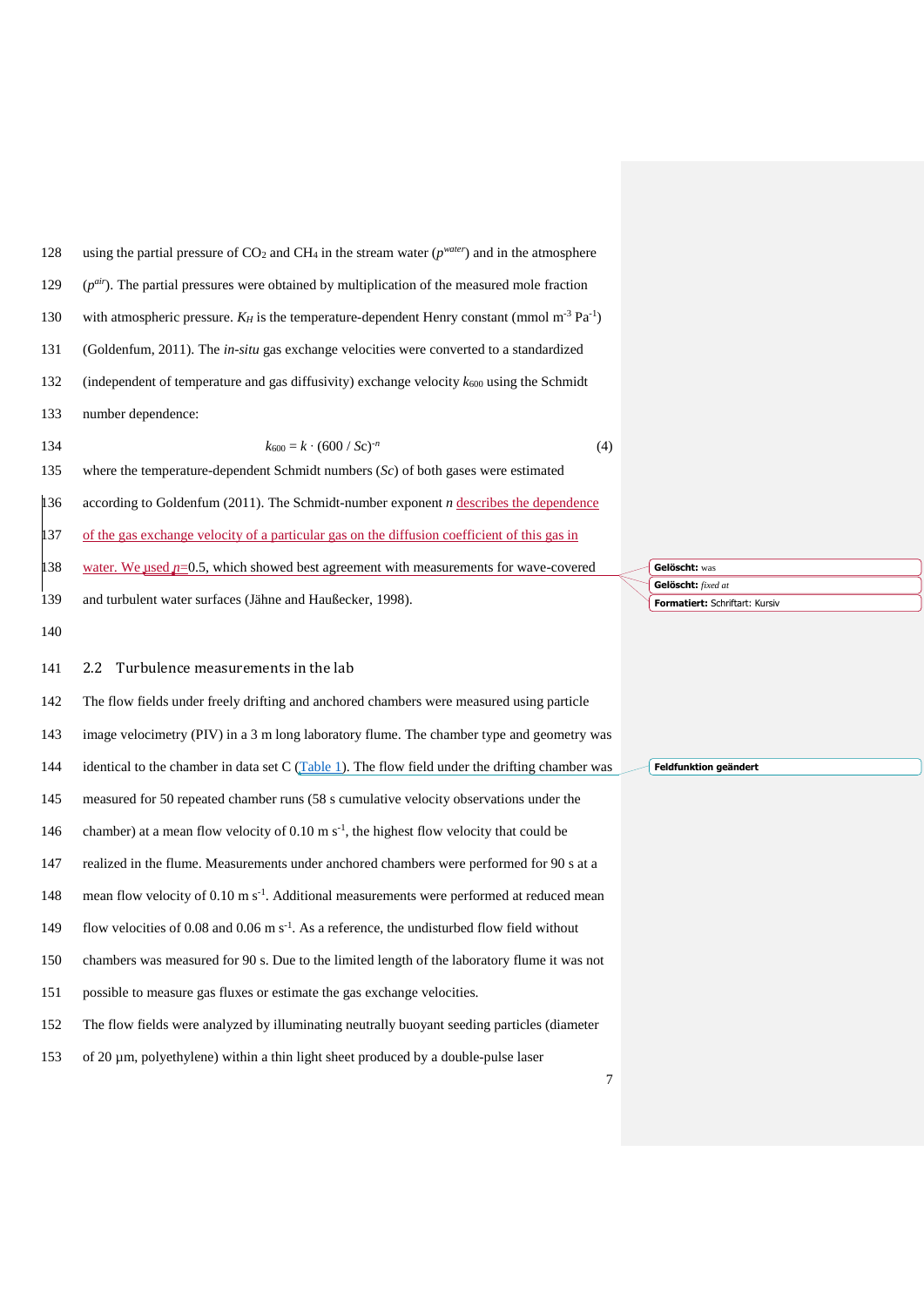

170 where  $u'$  and  $w'$  denote the temporal fluctuations of the longitudinal and vertical velocity

- component, respectively, and the overbar denotes temporal averaging.
- 2.3 Statistics
- The mean fluxes measured with anchored and drifting chambers in the respective field data
- sets were compared using paired *t*-tests, comparisons between the data sets were performed
- using 2-sample *t*-tests. Spearman rank correlations coefficients (*rS*) were estimated when
- testing for correlations between gas exchange velocities from anchored and drifting chambers
- for each data set. All analyses were performed at a significance level *p*<0.05, unless stated
- otherwise.

| Gelöscht: .                                               |
|-----------------------------------------------------------|
|                                                           |
|                                                           |
| Gelöscht: These flow fields were composed from individual |

**Gelöscht:** These flow fields were composed from individual observations by assembling the velocity vectors relative to the (moving) leading edge of the chamber.

Gelöscht:  $TKE = \frac{3}{4} (u'^2 + w'^2)$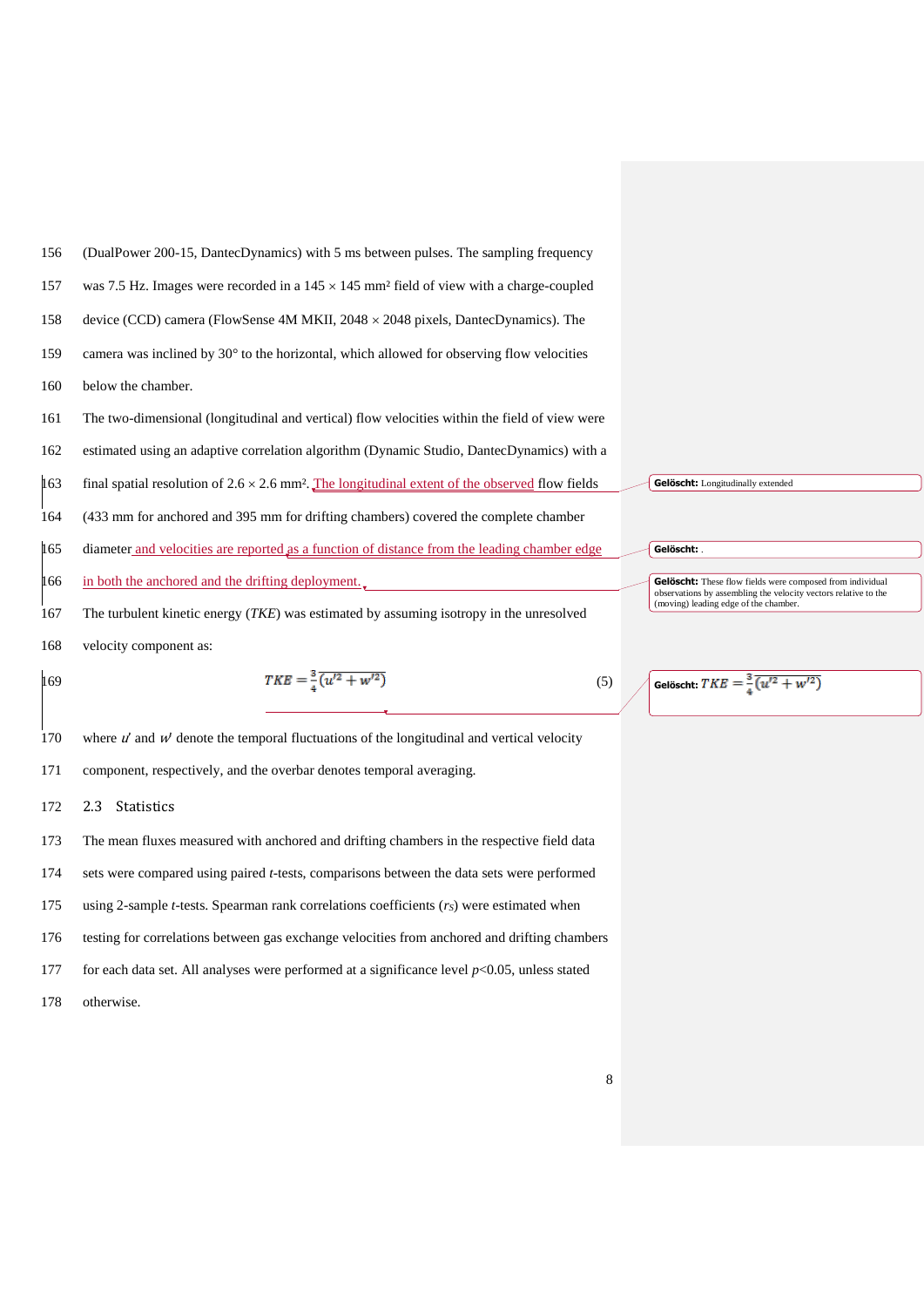# 185 3 Results

| 186 | Drifting vs. anchored chamber measurements in the field<br>3.1                                                                   |                               |
|-----|----------------------------------------------------------------------------------------------------------------------------------|-------------------------------|
| 187 | In all measurements, the $CO2$ and CH <sub>4</sub> fluxes were positive, i.e. the streams were sources of                        | Gelöscht: measured            |
| 188 | both gases to the atmosphere. While the mean CO <sub>2</sub> fluxes measured by drifting chambers did                            |                               |
| 189 | not differ significantly among the data sets B and C, they were about seven-fold higher in data                                  |                               |
| 190 | set A (Table 2). In all data sets, anchored chamber fluxes were significantly higher than the                                    | <b>Feldfunktion geändert</b>  |
| 191 | corresponding drifting chamber fluxes.                                                                                           |                               |
| 192 | Gas exchange velocities $k_{600}$ estimated from $CO2$ measurements in the drifting chamber                                      |                               |
| 193 | deployments ( $k_{600\text{ }CO2\text{ }d}$ ) ranged between 0.2 and 8.1 m d <sup>-1</sup> . They varied widely within each      |                               |
| 194 | data set (Table 2), but in contrast to the current velocities mean values of $k_{600}$ coz d did not                             | Feldfunktion geändert         |
| 195 | significantly differ among the data sets. In all data sets, however, $k_{600}$ from anchored                                     |                               |
| 196 | chambers ( $k_{600}$ co <sub>2</sub> a) differed significantly from that of drifting chambers (Fig. 1A). Except                  | Feldfunktion geändert         |
| 197 | for data set A, both were weakly correlated to each other ( $r_s = 0.49$ , $p=0.01$ and $r_s = 0.76$ ,                           |                               |
| 198 | $p<0.001$ for data set B and C, respectively) (Fig. 1B). With only a few exceptions, the gas                                     | Feldfunktion geändert         |
| 199 | exchange velocities under anchored chambers were higher than those under drifting chambers.                                      | Gelöscht: .                   |
| 200 | with individual measurements, $k_{600\text{ }CO2\text{ }a}$ being up to 20 times higher than $k_{600\text{ }CO2\text{ }d}$ . The | Gelöscht: While               |
| 201 | average ratio of both velocities was 2.2, 6.2 and 4.0 for data set A, B and C, respectively                                      | Gelöscht: in<br>Gelöscht: was |
|     |                                                                                                                                  | Gelöscht:                     |
| 202 | (Table 2).                                                                                                                       | Gelöscht: and t               |
| 203 | When both gases were measured, the gas exchange velocities estimated from CO <sub>2</sub> fluxes were                            | <b>Feldfunktion geändert</b>  |
| 204 | strongly correlated to those estimated from CH <sub>4</sub> measurements for both deployment types.                              |                               |
| 205 | Small but significant differences were observed between $k_{600 \text{ CO2 d}}$ and $k_{600 \text{ CH4 d}}$ , whereas the        |                               |
| 206 | CO <sub>2</sub> based estimates were on average slightly higher in data set A and lower in data set B                            |                               |
| 207 | (Fig. 1A). In accordance with the $CO2$ based estimates, $k_{600}$ estimated from CH <sub>4</sub> was higher                     | Feldfunktion geändert         |
| 208 | under anchored than under drifting chambers (Table 2) and the ratio $k_{600_a}$ / $k_{600_d}$ did not                            | Feldfunktion geändert         |
|     |                                                                                                                                  |                               |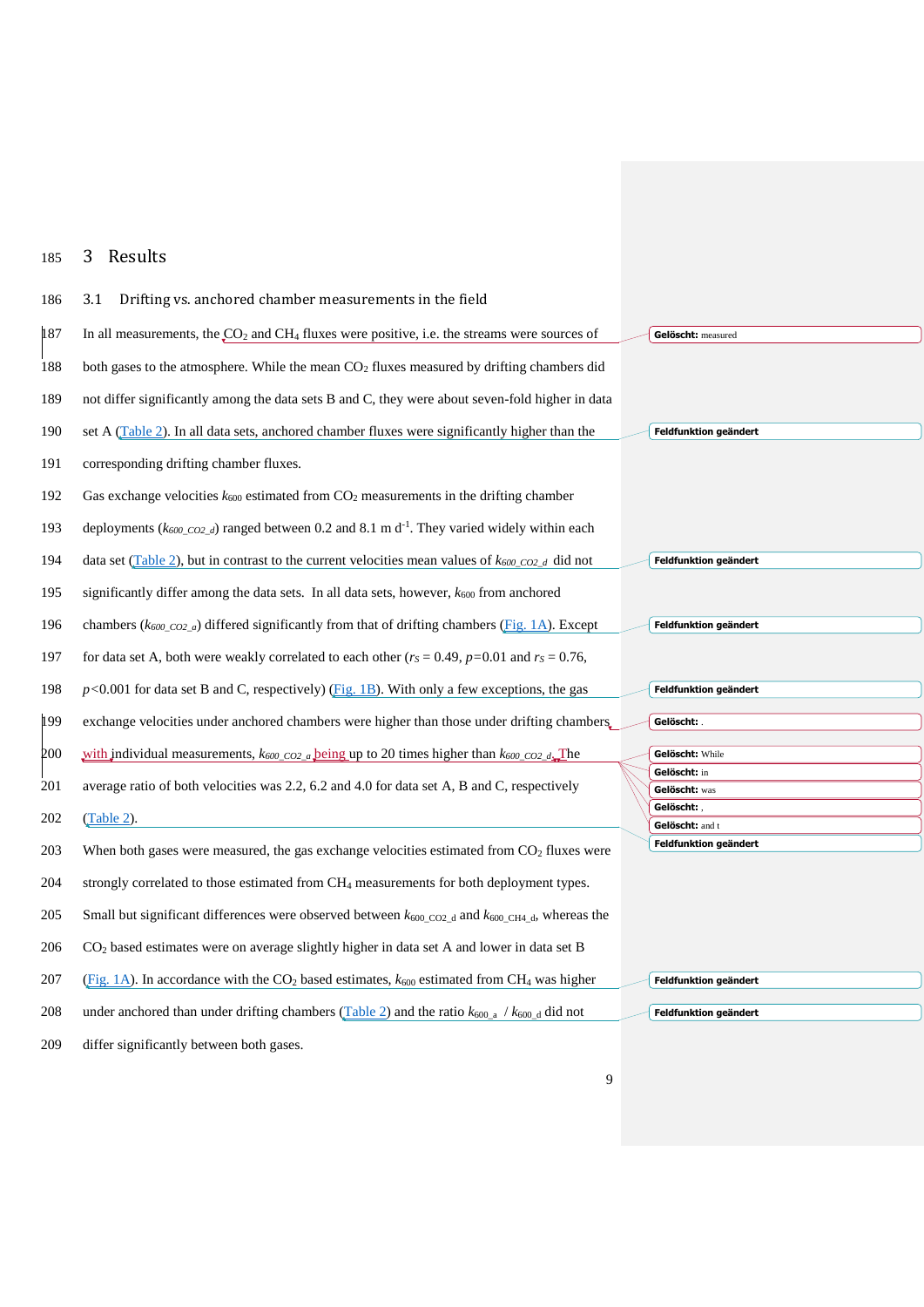| 217 | When combining all data sets, there was no correlation between gas exchange velocities and                   |                       |
|-----|--------------------------------------------------------------------------------------------------------------|-----------------------|
| 218 | the measured current velocity for drifting chambers for either $CO2$ or CH <sub>4</sub> (Fig. 2A).           | Feldfunktion geändert |
| 219 | However, for anchored chamber deployments, $k_{600}$ a was positively correlated to current speed            |                       |
| 220 | in data set A ( $r_s$ =0.54, $p$ =0.02) and B ( $r_s$ =0.7, $p$ <0.001). The ratio of the gas exchange       |                       |
| 221 | velocities estimated from both deployment types was positively correlated to current speed                   |                       |
| 222 | when all three data sets were combined ( $r_s$ =0.66, $p$ <0.001), but no significant correlations           |                       |
| 223 | were observed within the individual data sets (Fig. 2B).                                                     | Feldfunktion geändert |
| 224 |                                                                                                              |                       |
| 225 | Flow field and turbulence under chambers<br>3.2                                                              |                       |
| 226 | The laboratory measurements revealed pronounced differences in the flow fields and                           |                       |
| 227 | turbulence under the anchored and drifting chambers. The mean longitudinal flow velocity                     |                       |
| 228 | was strongly reduced within the submerged part of the anchored chamber and increased                         |                       |
| 229 | below the submerged chamber edge. Recirculating eddies were formed under the leading                         |                       |
| 230 | (upstream) edge of the chamber (vector graphs of the mean velocity distributions are provided                |                       |
| 231 | in $\Delta$ <sub>ppendix</sub> B). These eddies detached and injected turbulence below the chamber (Fig. 3). | Feldfunktion geändert |
| 232 | The turbulent kinetic energy which was produced by the submerged edge of the anchored                        | Feldfunktion geändert |
| 233 | chambers increased with increasing current speed (Appendix B). Under the drifting chambers,                  | Feldfunktion geändert |
| 234 | the flow velocities were slightly enhanced below the submerged chamber edge, but no                          |                       |
| 235 | recirculating eddies were formed.                                                                            |                       |
| 236 | The penetration depth of the chamber edges varied with time as the chamber moved vertically                  |                       |
| 237 | on the rough water surface (see $\Delta$ ppendix $\overline{B}$ for snapshots of instantaneous velocity      | Feldfunktion geändert |
| 238 | distributions and chamber penetration). However, at the same flow velocity the average                       |                       |
| 239 | penetration depth of the anchored chamber was higher than that of the drifting chamber (Fig.                 | Feldfunktion geändert |
| 240 | <u>3</u> ).                                                                                                  |                       |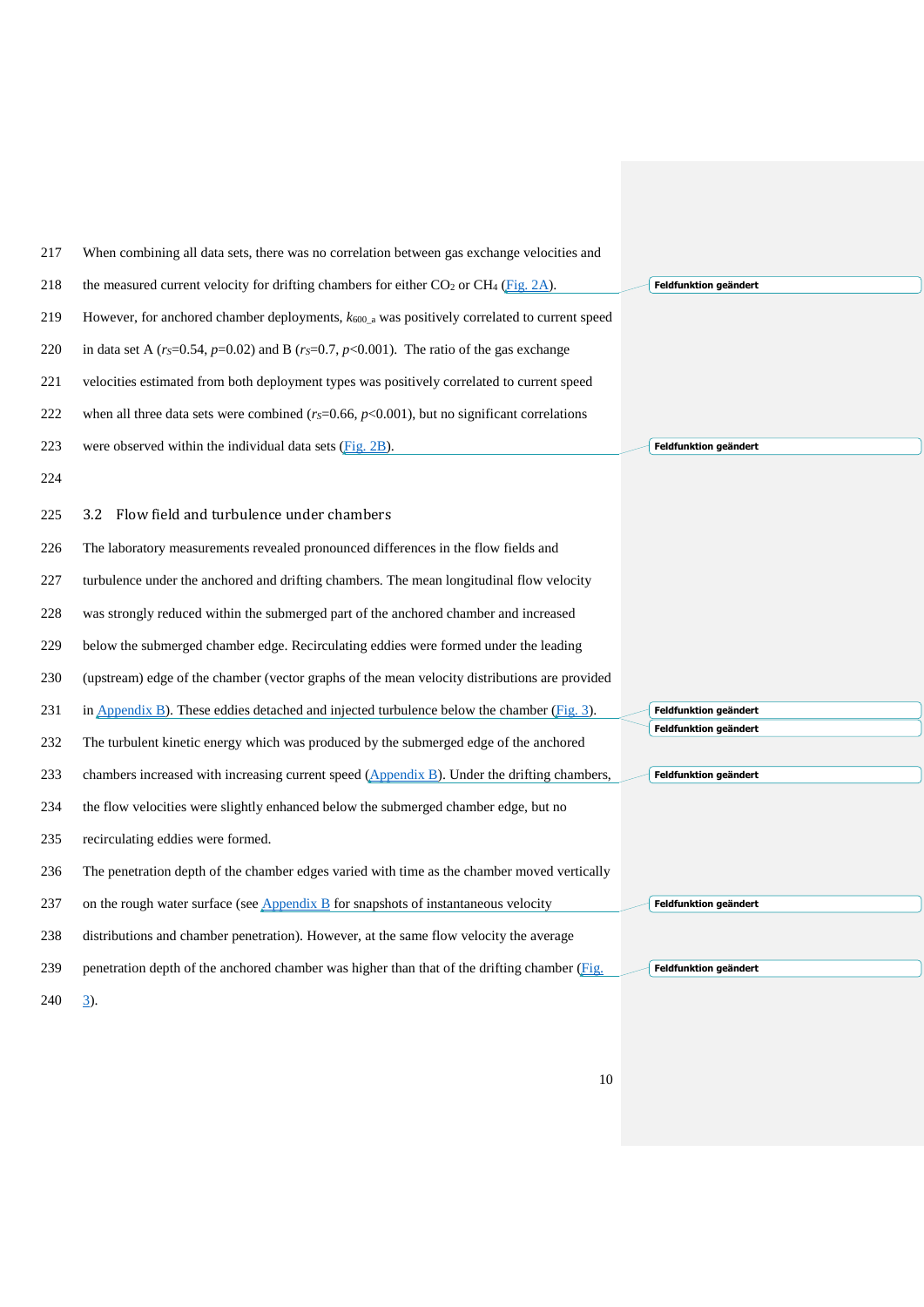## 4 Discussion

## 4.1 Chamber bias in anchored deployments

| 243 | Our field observations showed consistently higher gas exchange velocities and gas fluxes                      |
|-----|---------------------------------------------------------------------------------------------------------------|
| 244 | measured with anchored in comparison to freely drifting chambers in a variety of small                        |
| 245 | streams with flow velocities between 0.08 and 0.8 m s <sup>-1</sup> . Detailed observations of the flow       |
| 246 | field and turbulence under both types of chambers in the laboratory revealed a reduction of                   |
| 247 | mean flow velocity and the generation of chamber-induced turbulence due to the shedding of                    |
| 248 | eddies at the upstream part of the submerged edge of the anchored chamber. Under identical                    |
| 249 | hydraulic conditions, anchored chambers penetrated deeper into the water, which we attribute                  |
| 250 | to a partial diversion of the strong horizontal drag force imposed by the flow into the vertical              |
| 251 | direction. In combination, horizontal current shear and deeper penetration caused an increase                 |
| 252 | in magnitude of chamber-induced turbulence with increasing difference in velocity between                     |
| 253 | the water flow and the chamber $(Fig. B1)$ . This mechanism has been suggested in previous                    |
| 254 | studies of floating chamber performance in water bodies, although there are mixed results                     |
| 255 | regarding its importance (Cole et al., 2010; Gålfalk et al., 2013; Vachon et al., 2010).                      |
| 256 | The laboratory observation agrees with our field measurements, where the ratio of the fluxes                  |
| 257 | measured with anchored and with drifting chambers was comparably small at flow velocities                     |
| 258 | $<$ 0.2 m s <sup>-1</sup> . However, even at low flow velocities, the gas exchange velocity was enhanced by   |
| 259 | more than a factor of two in the anchored deployment. At higher flow velocities ( $> 0.2$ m s <sup>-1</sup> ) |
| 260 | typical for rivers and streams, chamber-induced turbulence obviously dominated the gas flux                   |
| 261 | into the anchored chambers.                                                                                   |
| 262 | The large (several-fold) potential overestimation of fluxes measured with anchored chambers                   |
| 263 | calls into question its suitability for application in running waters, particularly at high flow              |

rates. This agrees with the observations of [Teodoru et al. \(2015\)](#page-29-2) who reported a linear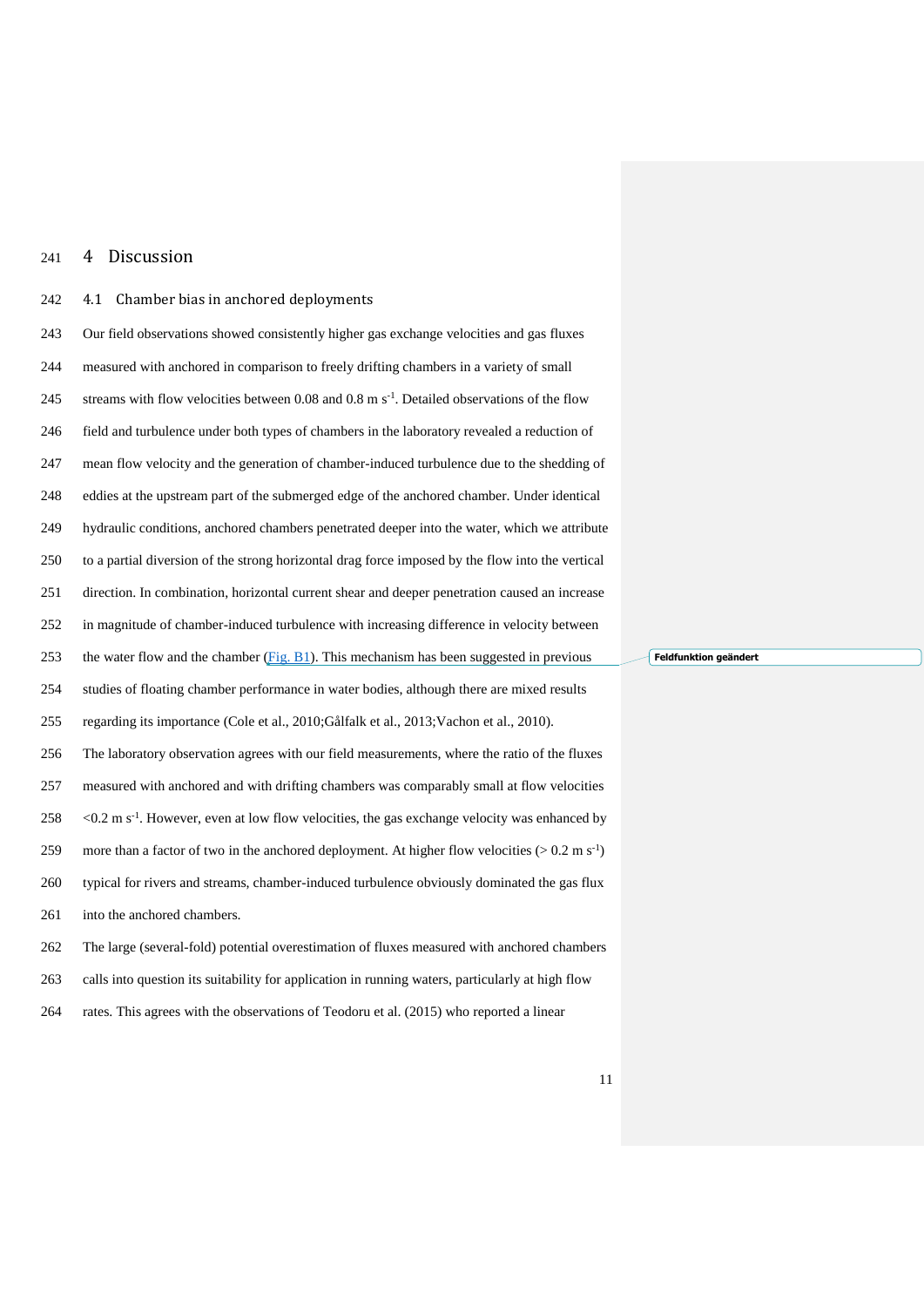- dependency of the gas exchange velocity under anchored chambers on the water velocity
- relative to the chamber in a large river.
- 4.2 Correction methods and chamber optimization
- The correlation of the anchored chamber gas exchange velocity with flow velocity observed
- in our study could provide a potential means for correcting the artificial chamber flux, if the
- corresponding drifting chamber gas exchange velocity was also a function of flow velocity.
- However, no such correlation was present in our field observations, indicating that near-
- surface flow velocity is a poor predictor for the gas exchange velocities in streams. Therefore,
- it can be expected that river depth and bed roughness affect the near-surface turbulence more
- than flow velocity [\(Moog and Jirka, 1999](#page-28-12)[;Raymond et al., 2012\)](#page-28-5).
- As the correction of the effects of chamber-induced turbulence on measured fluxes seems
- unlikely, it would be more reasonable to optimize the chamber design to completely avoid or
- to at least reduce this effect. The rectangular chamber B produced the largest error, although it
- remained unclear from our measurements whether this was caused by the geometry of the
- chamber or by the high flow velocity in data set B. On this basis, we recommend the use of
- more streamlined circular chambers to minimize the error under drifting conditions. [Crawford](#page-27-13)
- et al. (2013) and [McMahon and Dennehy \(1999\)](#page-28-13) used streamlined (canoe-shaped) instead of
- cylindrical or rectangular chambers to minimize the generation of chamber-induced
- turbulence at the upstream chamber edge during anchored chamber deployments. However,
- they did not provide evidence that this goal was reached.
- Another approach to minimize the bias of anchored chambers would be to design chambers
- without submerged rigid walls. Submergence of the chamber edges can be avoided
- completely by using a thin plastic foil which adheres to the water surface to seal the chamber
- 288 headspace [\(Fig. 4A\)](#page-26-0). Laboratory (PIV) measurements of the flow field were performed under
- a foil, mimicking a chamber deployed in anchored mode. The measurements revealed a strong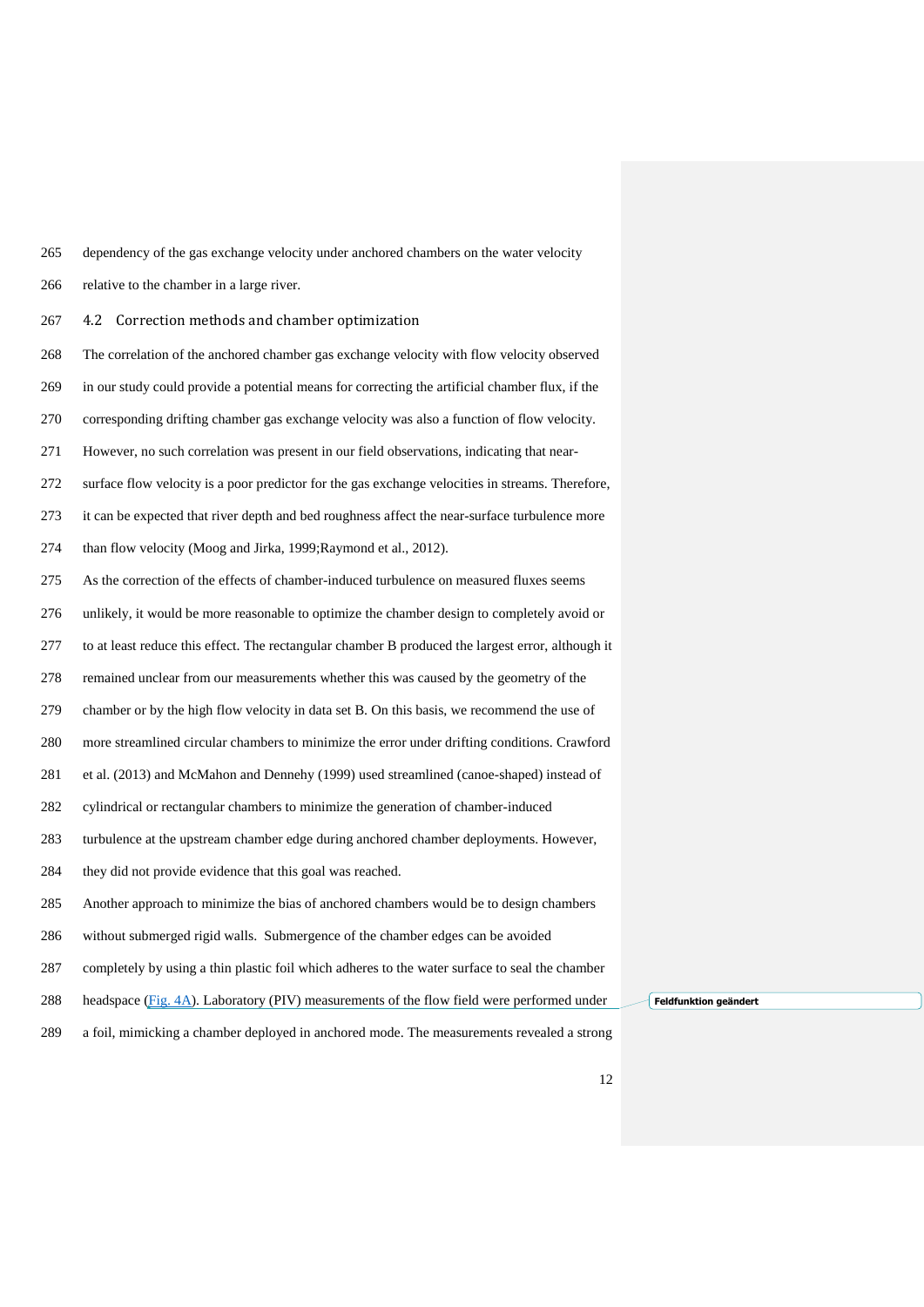reduction of flow disturbances and chamber-induced turbulence [\(Fig. 4\)](#page-26-0) in comparison to both anchored and drifting chambers. Such "flying chambers" require a frame to keep the chamber above the water surface, which can be supported by floats at a larger lateral distance to the chamber or, in small streams, also by a fixation at the river bank.

#### 4.3 Implications for chamber-based flux measurements

 Our study clearly shows that anchored chambers strongly overestimate the gas flux in running water and are not suited to quantify greenhouse gas fluxes in streams and rivers. One possible way forward to reduce this bias while still maintaining the practical advantages of the anchored chambers could be flying (anchored) chambers with flexible foil sealing at the water surface. Drifting chambers provide a practical and reliable solution, although they are not free of potential spatial bias. Because their measurement locations are difficult to control, their trajectories may not be representative for the areal mean flux from the study reach. Regions with locally enhanced turbulence, e.g., stream-reaches with large emerging roughness of the river bed, cannot be surveyed with drifting chambers, however the gas exchange velocity is highest at these sites [\(Moog and Jirka, 1999\)](#page-28-12). Similarly, mean-flow trajectories may bypass backwaters and regions of reduced flow velocity along the stream banks. Observations in reservoirs and river impoundments revealed that the enhanced sedimentation of particulate organic matter can make these zones emission hot spots [\(Maeck et al., 2013](#page-28-14)[;DelSontro et al.,](#page-27-10)  [2011\)](#page-27-10). Anchored chamber deployments may provide a useful extension of drifting chamber measurements at such sites, if the flow velocity is sufficiently small. To truly validate a reliable chamber method for small streams, a multi-method comparison study, including tracer additions, should be performed. This study shows that flux chamber approaches to measure GHG fluxes from running waters

have a high potential, given sufficient knowledge about appropriate chamber design and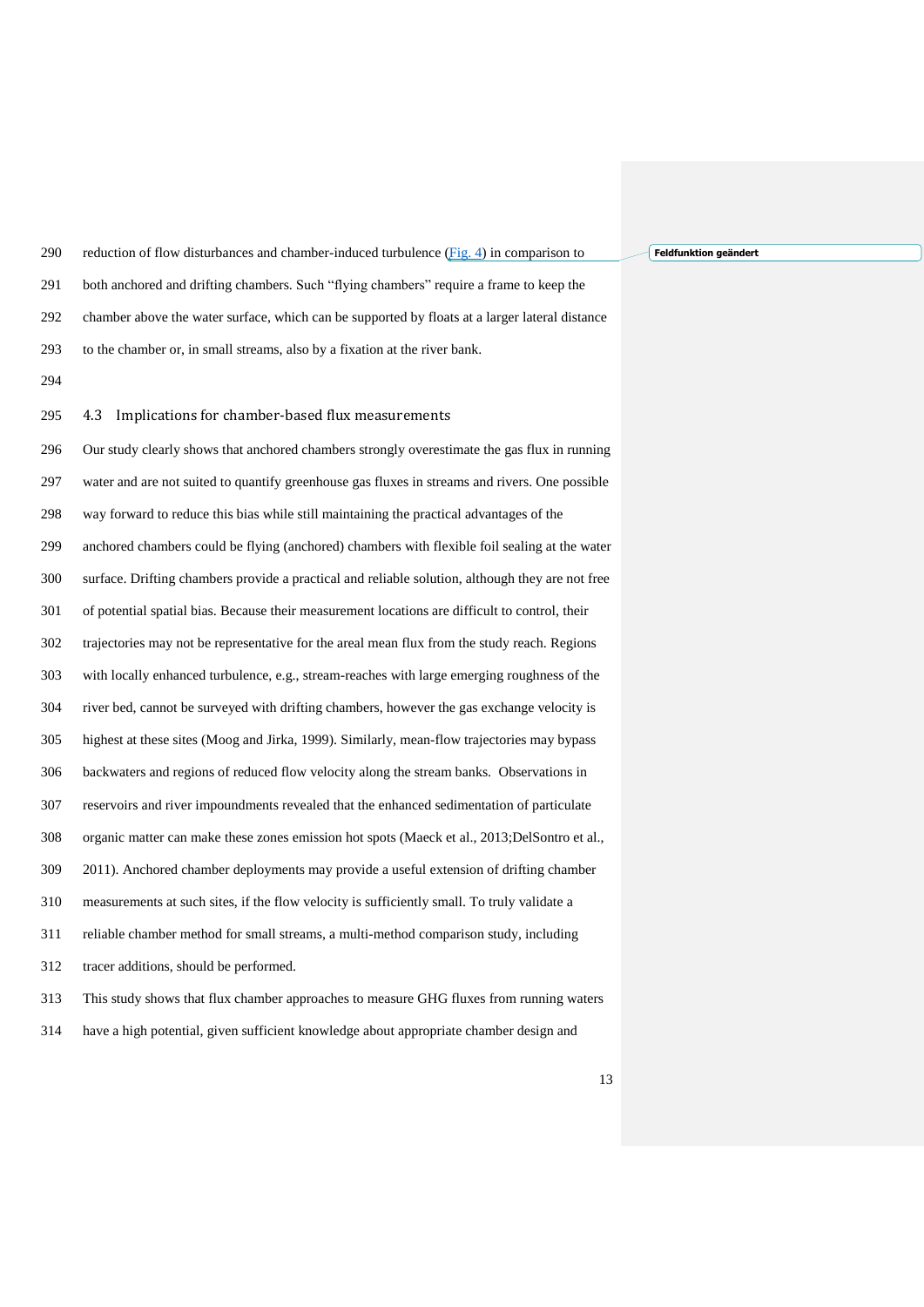deployment approaches. Thus, flux chambers are emerging as an important method to

- constrain greenhouse gas fluxes from stream networks.
- 

### Acknowledgments

- Parts of this study were financially supported by the German Research Foundation (grant no.:
- LO 1150/9-1) and conducted within the *LandScales* project ('*Connecting processes and*
- *structures driving the landscape carbon dynamics over scales*') financed by the the Leibniz
- Association within the Joint Initiative for Research and Innovation (BMBF) and (partially)
- carried out within the SMART Joint Doctorate (Science for the MAnagement of Rivers and
- their Tidal systems) funded with the support of the Erasmus Mundus program of the European
- Union and the Swiss National Science Foundation (Grant Nr. PA00P2\_142041). The
- development and production of the chambers with built in  $CO<sub>2</sub>$  loggers (data set C) was
- supported by the Swedish Research Council VR. Funding for an initial workshop was carried
- out by the IGB cross-cutting research domain 'Aquatic Boundaries and Linkages'. We
- gratefully acknowledge the financial support of German Academic Exchange Service
- (DAAD) (Sustainable water management Program (NAWAM), Grant number: A/12/91768).
- 331 We thank Simone Langhans for her fruitful input which shaped the core idea of the presented
- 332 study. Finally, we thank the two anonymous reviewers for constructive inputs that improved
- the manuscript.
-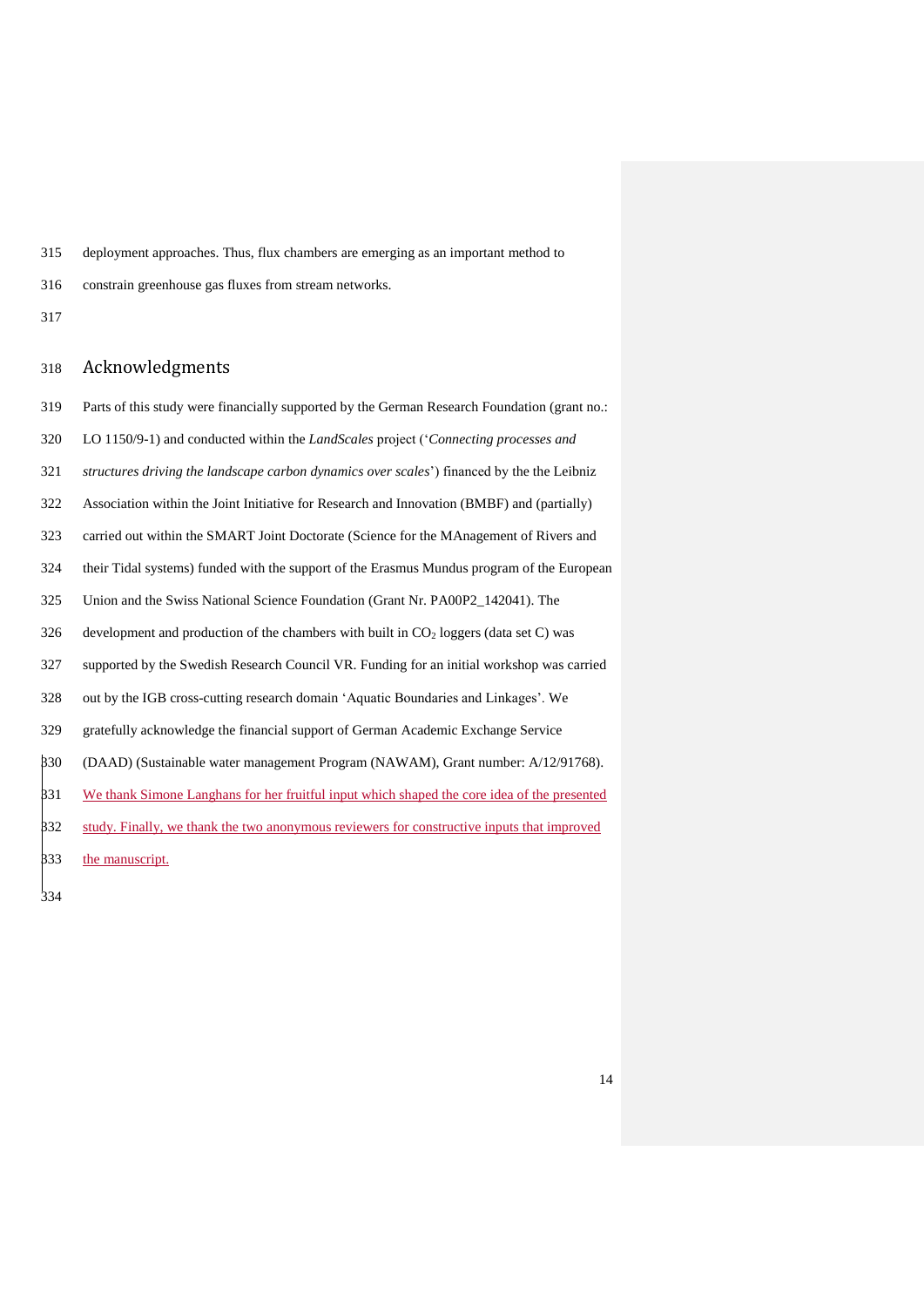### Appendices

- <span id="page-17-0"></span>Appendix A: Additional information on the field data sets
- A1: Data set A
- Field measurements of five streams in North Central European Plains in Germany and Poland
- were conducted during October 2014. Gaseous CO<sup>2</sup> and CH<sup>4</sup> emissions were measured at the
- water-air interface with a drifting chamber attached to an Ultraportable Greenhouse Gas
- Analyzer (UGGA; Los Gatos Research, Inc., USA). The chamber was connected to the
- UGGA placed in a boat via two gas tight tubes (Tygon 2375), creating a circulation of air
- being sucked in and pumped out. For the anchored measurements, we tethered the chamber to
- a rack in the middle of the respective stream, in which we placed the sensors for continuously
- 345 dissolved  $CO_2$  and  $CH_4$  measurements (HydroC<sup>TM</sup>; CONTROS Systems & Solutions GmbH,
- Germany). Subsequently, we floated down a predefined stream section with the same
- chamber following freely the boat or vice versa at the speed of the current. During the
- 348 chamber measurements, the UGGA continuously measured the gaseous  $CO<sub>2</sub>$  and  $CH<sub>4</sub>$
- accumulation in the chamber (frequency 1 s). Flow velocity was measured with an Acoustic
- Digital Current Meter (OTT, Germany).
- 
- A2: Data set B
- Measurements were performed on the Bode River between Egeln-Nord and Staßfurt on 7
- 354 April 2014 (summer base flow 7.7 m<sup>3</sup> s<sup>-1</sup>) and 12 March 2015 (winter high flow 12.8 m<sup>3</sup> s<sup>-1</sup>).
- 355 The flux of  $CO<sub>2</sub>$  and  $CH<sub>4</sub>$  between water and atmosphere was measured by a rectangular
- floating chamber, which was connected to an FTIR analyzer (GASMET 4010, Finland).
- Measurements were performed from a boat while drifting down the river. For a single
- measurement, the chamber was placed at the water surface for up to five minutes and CO<sup>2</sup> and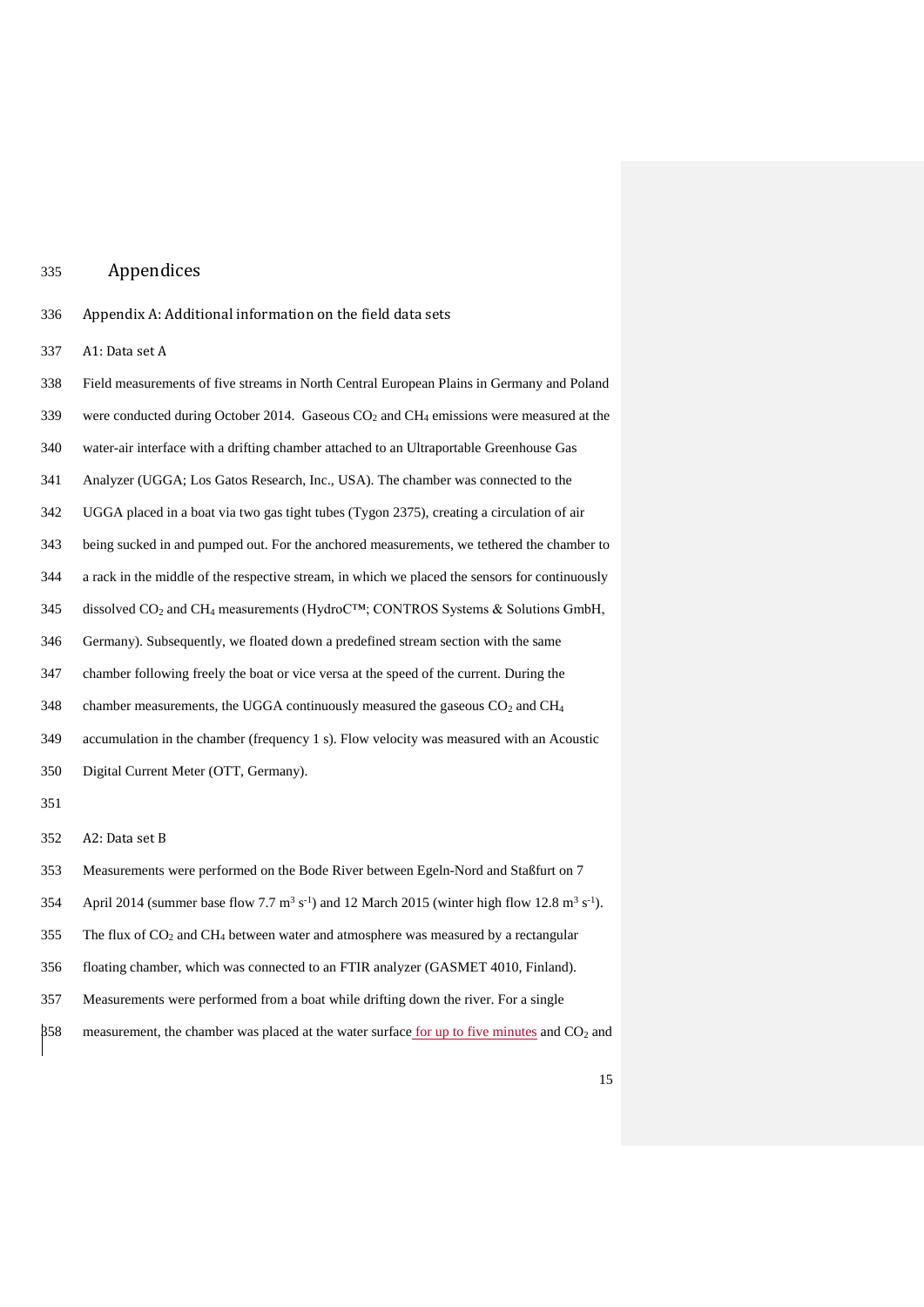| 359 | CH <sub>4</sub> change inside the chamber was measured every 30 s. To compare drifting and fixed   | Gelöscht: for up to 5 minutes |
|-----|----------------------------------------------------------------------------------------------------|-------------------------------|
| 360 | chamber measurements, the boat was then stopped by an anchor and measurements continued            |                               |
| 361 | for another 3-5 min. During this stationary measurement, current velocity was measured with        |                               |
| 362 | an electromagnetic current meter (MF-Pro, Ott, Germany) and water temperature were                 |                               |
| 363 | measured by hand held probes (ProfiLine Multi, WTW, Germany).                                      |                               |
| 364 | The concentration of $CO_2$ in the water was continuously measured by a submersible probe          |                               |
| 365 | (HydroC <sup>TM</sup> ; CONTROS Systems & Solutions GmbH, Germany). Additionally samples for       |                               |
| 366 | CH <sub>4</sub> analysis were taken in plastic syringes and later analyzed by headspace GC.        |                               |
| 367 | Water temperature was continuously measured by temperature loggers (Tidbit, Onset,                 |                               |
| 368 | U.S.A.). The barometric pressure was recorded by the FTIR analyzer.                                |                               |
| 369 | Under drifting conditions the $CH_4$ flux was often below the detection limit while there was      |                               |
| 370 | always a positive CH <sub>4</sub> flux in anchored chamber deployments.                            |                               |
| 371 |                                                                                                    |                               |
| 372 | A3: Data set C                                                                                     |                               |
| 373 | Chambers with a cross-sectional area of $0.066$ m <sup>2</sup> and volume of 6.8 L were covered by |                               |
| 374 | aluminum foil to reduce the internal heating and equipped with a Styrofoam material to keep        |                               |
| 375 | the chamber body floating on water surface. The chambers were equipped with an internal            |                               |
| 376 | $CO2$ logger system that is positioned inside the headspace of the chamber (Bastyiken et al.,      |                               |
| 377 | 2015). The non-dispersive infrared (NDIR) CO <sub>2</sub> logger (ELG, SenseAir, Sweden,           |                               |
| 378 | www.senseair.se) measures $CO2$ in the range of 0-5000 ppm. The logger measures                    | Feldfunktion geändert         |
| 379 | simultaneously $CO2$ , temperature and relative humidity, and operates at temperature and          |                               |
| 380 | humidity of 0-50 $^{\circ}$ C and 0-99% (non-condensing conditions) respectively. The loggers were |                               |
| 381 | calibrated by the manufacturer and operated with 9 VDC batteries. The measurement interval         |                               |
| 382 | was adjusted to be 30 s, more information of technical specifications are provided elsewhere       |                               |
| 383 | (Bastviken et al., 2015).                                                                          |                               |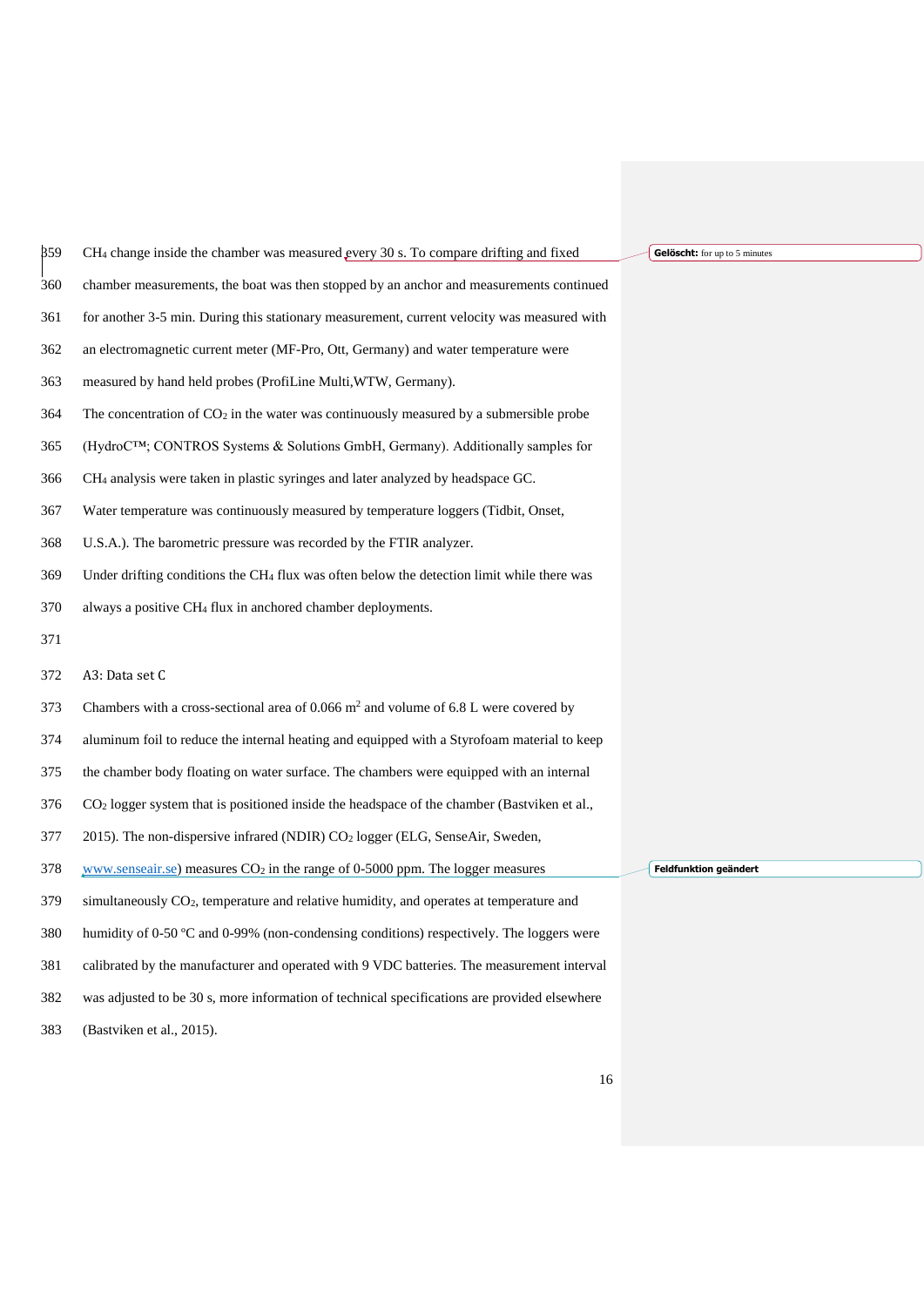| 385 | Chambers were deployed fixed at a certain position (anchored) and freely drifting. Triplicate |
|-----|-----------------------------------------------------------------------------------------------|
| 386 | measurements were conducted during each drifting run, and three runs were conducted at        |
| 387 | each site. The anchored chambers were then used for measuring the flux of $CO2$ at different  |
| 388 | locations along the pathways of the drifting chambers. The chamber flux measurements were     |
| 389 | supplemented by measurements of dissolved gas $CO2$ and $CH4$ concentrations in the stream    |
| 390 | waters at each anchored stations for each run. Continuous measurements of $CO2$ and methane   |
| 391 | in the middle of the stream were conducted using a membrane equilibrator (Liqui-Cel           |
| 392 | MiniModule, Membrana, USA) connected with an Ultraportable Greenhouse Gas Analyzer            |
| 393 | (UGGA; Los Gatos Research, Inc., USA). The water samples were pumped through the              |

membrane contactor using a peristaltic pump at a constant flow rate.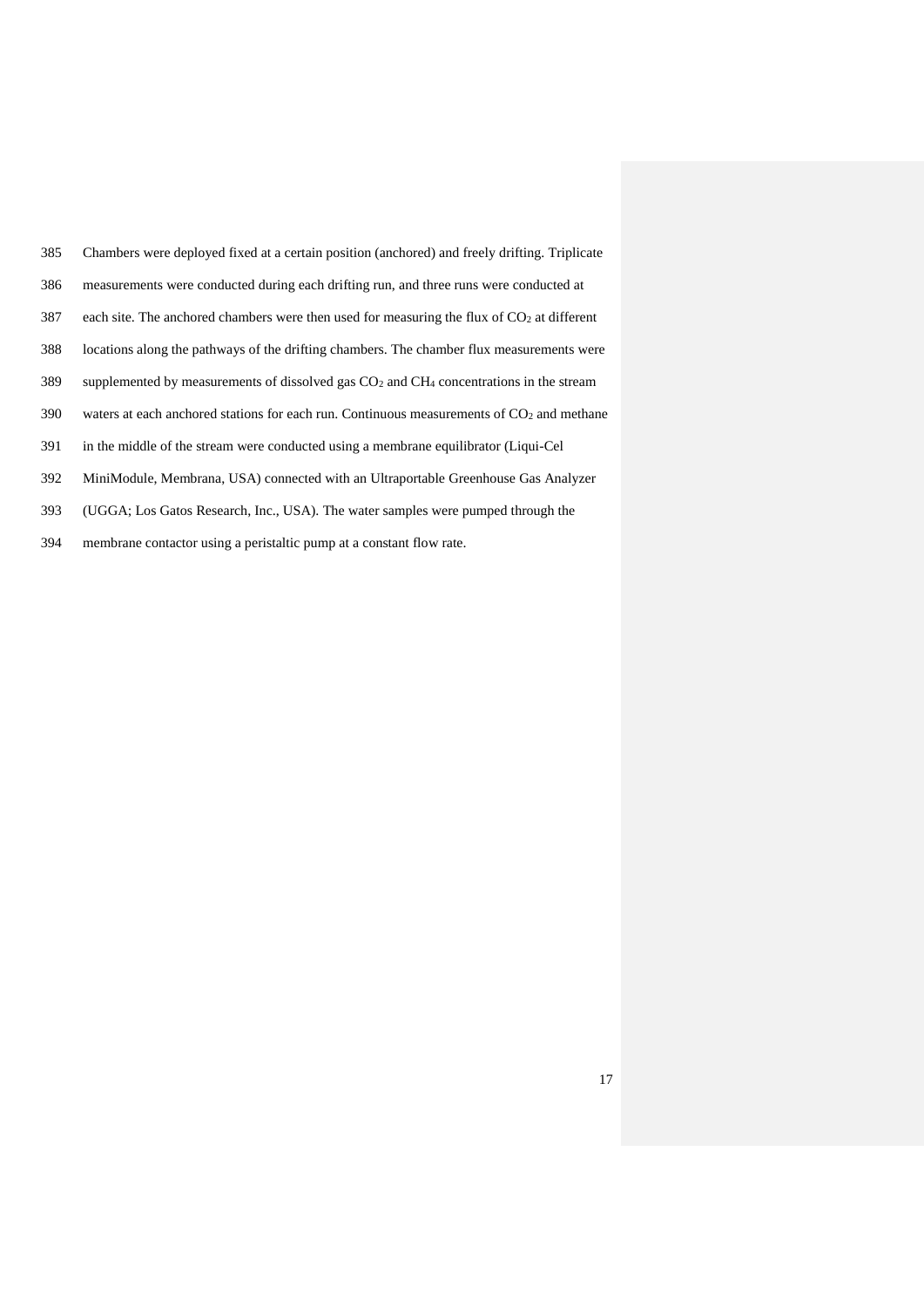<span id="page-20-0"></span>





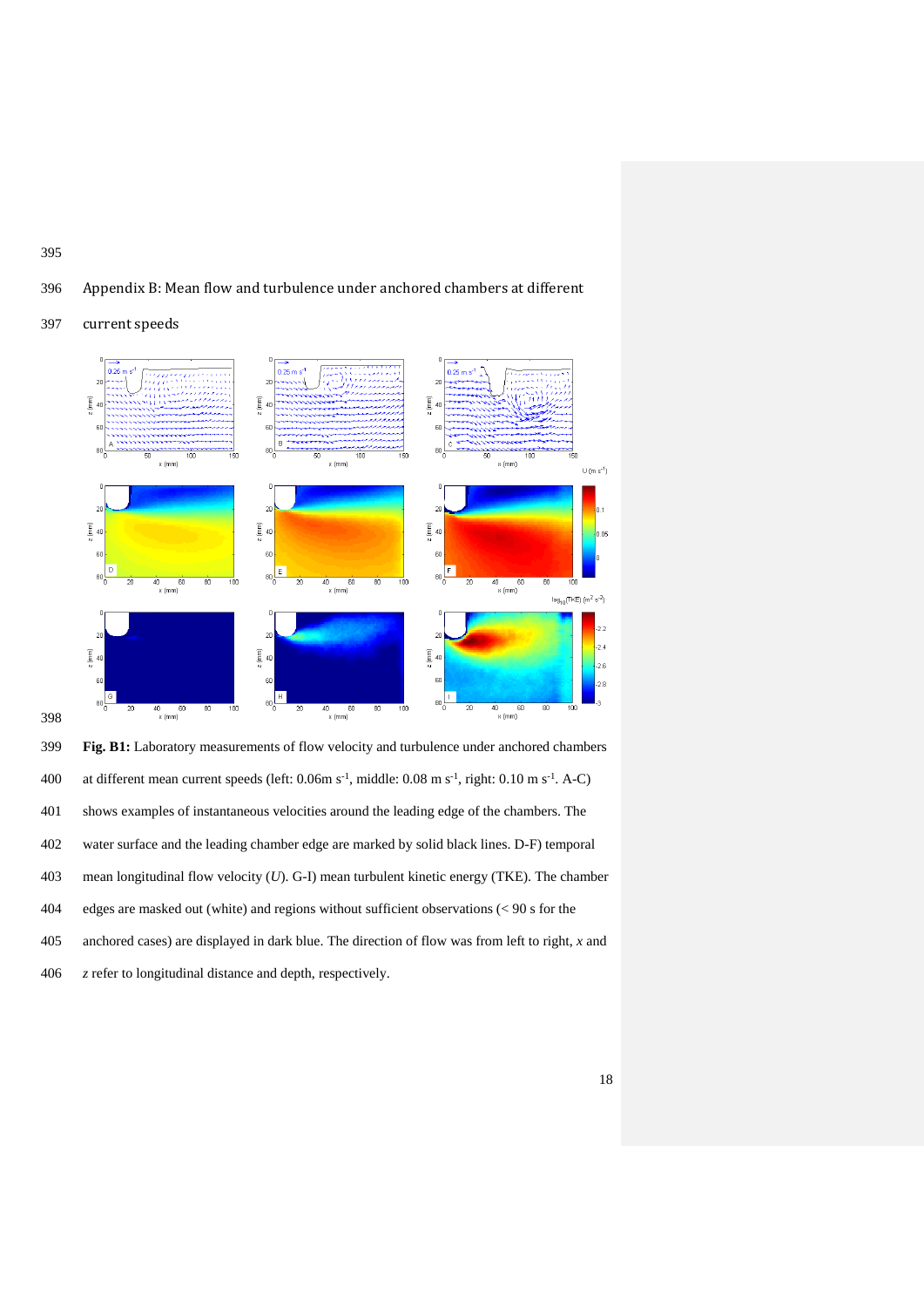## 407 Tables

#### <span id="page-21-0"></span>408 Table 1

- 409 **Table 1:** Summary of the three data sets obtained in field measurements. Pictures show the
- 410 three different chambers used for the anchored and drifting approach. Additional information
- 411 about the sampling procedures are provided in the [Supplementary Information.](#page-17-0)

| Data set            |                                             | B                                         |                                   |
|---------------------|---------------------------------------------|-------------------------------------------|-----------------------------------|
|                     |                                             |                                           |                                   |
| Site                | 5 different streams                         | Bode river,                               | 3 different streams,              |
|                     | North-Central                               | Harz mountains,                           | Upper Rhine Valley,               |
|                     | European Plains in                          | Central Germany                           | South-West Germany                |
|                     | Germany and Poland                          |                                           |                                   |
| Chamber volume      | 0.0168                                      | 0.0147                                    | 0.0068                            |
| (m <sup>3</sup> )   |                                             |                                           |                                   |
| Chamber area $(m2)$ | 0.126                                       | 0.098                                     | 0.066                             |
| (shape)             | (circular)                                  | (rectangular)                             | (circular)                        |
| Chamber height      | 0.175                                       | 0.15                                      | 0.13                              |
| (m)                 |                                             |                                           |                                   |
| Penetration depth   | 0.018                                       | 0.023                                     | 0.025                             |
| (m)                 |                                             |                                           |                                   |
| Chamber gas         | LosGatos, CO <sub>2</sub> , CH <sub>4</sub> | FTIR analyzer                             | Built-in low-cost CO <sub>2</sub> |
| measurement         | on boat                                     | (GASMET, Finland)                         | logger (ELG by                    |
|                     |                                             | on boat                                   | SenseAir, Sweden)                 |
| Dissolved gas       | Contros CO <sub>2</sub> and CH <sub>4</sub> | Contros CO <sub>2</sub> , CH <sub>4</sub> | <b>UGGA</b> with                  |
| measurement         |                                             | with GC                                   | membrane contactor                |
| Drifting            | following boat or vice                      | Freely drifting while                     | Freely drifting                   |
| measurements        | versa                                       | followed with boat                        |                                   |
| Anchored            | Tethered to a rack in                       | Tethered to anchored                      | Tethered with rope                |
| measurements        | the middle of the                           | boat                                      | from above                        |
|                     | stream                                      |                                           |                                   |
| Number of           | At 5 sites: 2-5 pairs of                    | For two different                         | At 3 sites: 2-3                   |
| measurements        | anchored chamber                            | discharge situations:                     | subsequent floating               |
|                     | measurements                                | 10-13 pairs of                            | chamber runs and 5                |
|                     | (upstream) and                              | subsequent drifting                       | parallel anchored                 |
|                     | subsequent floating                         | and anchored                              | chambers distributed              |
|                     | chamber runs                                | chamber                                   | along the trajectory of           |
|                     |                                             | measurements down                         | the floating chamber              |
|                     |                                             | the river using a                         |                                   |
|                     |                                             | single chamber                            |                                   |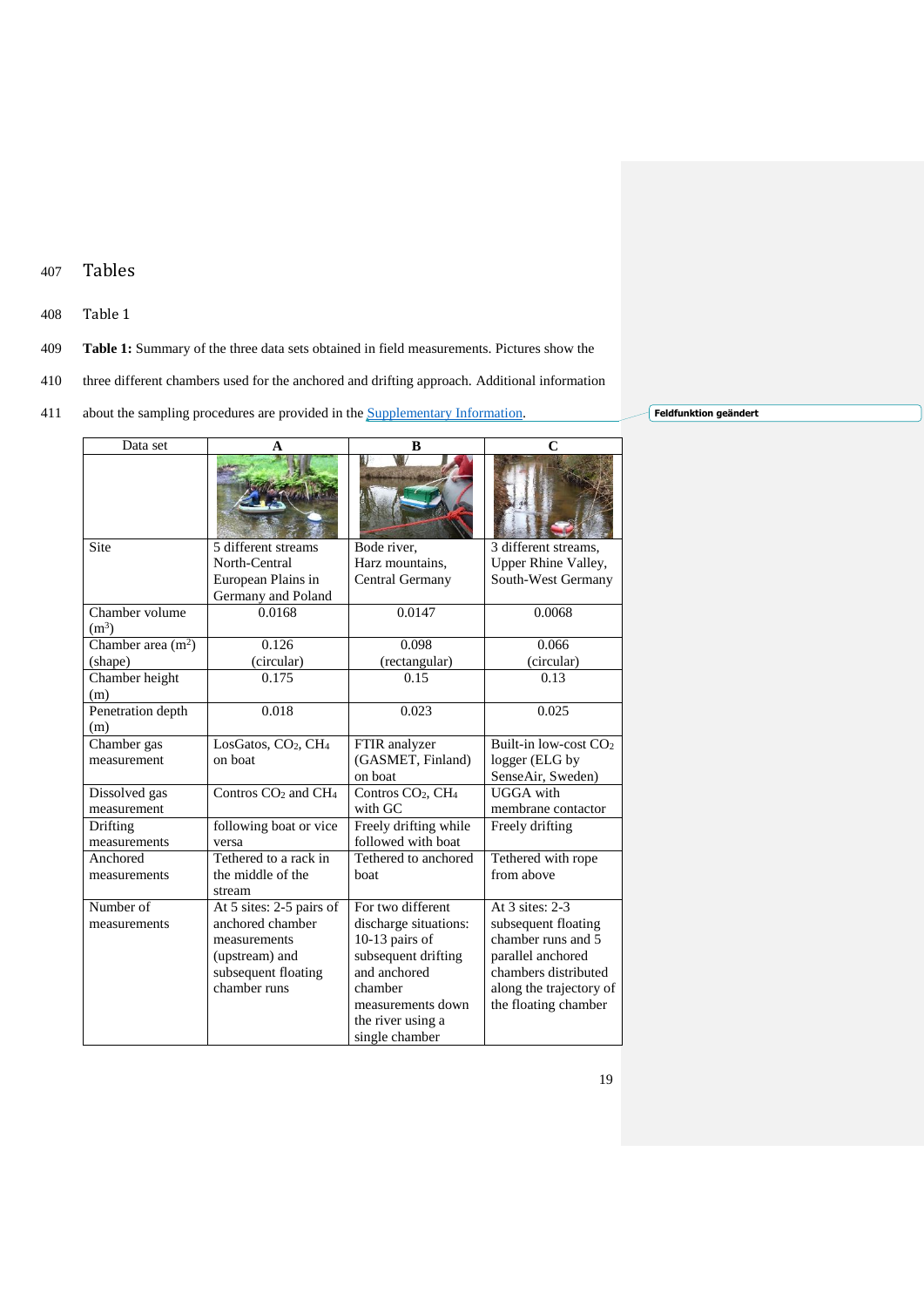## <span id="page-22-0"></span>412 Table 2

#### 413 **Table 2:** Discharge rate, flow velocities, gas fluxes ( $F_{CO2}$ ,  $F_{CH4}$ ), and gas exchange velocities  $\frac{1}{414}$  (*k*<sub>600\_CO2</sub>, *k*<sub>600\_CH4</sub>) estimated from drifting (subscript d) and from anchored (subscript a) 415 chambers during the three field campaigns (A-C, cf. [Table 1\)](#page-21-0). Except for discharge, all values 416 are given as mean  $\pm$  standard deviation. 418 **Gelöscht:** <sup>F</sup> **Feldfunktion geändert Gelöscht: A** 420 **Gelöscht:** .

| Data set                                                     | A                     | B                  | C                  |
|--------------------------------------------------------------|-----------------------|--------------------|--------------------|
| No. of samples $n$                                           | $n_{\rm CO2}$ =18     | $n_{\rm CO2} = 27$ | $n_{\rm CO2} = 24$ |
|                                                              | $n_{\text{CH4}} = 18$ | $n_{\text{CH4}}=9$ | $n_{\text{CH4}}=0$ |
| Discharge $(m^3 s^{-1})$                                     | $0.6 - 1.4$           | $7.7 - 12.8$       | $0.1 - 7.6$        |
| Flow velocity $(m s-1)$                                      | $0.21 \pm 0.07$       | $0.60 \pm 0.12$    | $0.30 \pm 0.07$    |
| $F_{\rm CO2_a}$ (mmol m <sup>-2</sup> day <sup>-1</sup> )    | $742 + 282$           | $302 + 148$        | $103 \pm 47$       |
| $F_{\rm CO2~d}$ (mmol m <sup>-2</sup> day <sup>-1</sup> )    | $363 \pm 139$         | $55 \pm 30$        | $49 \pm 36$        |
| $k_{600\text{ }CO2\text{ }a}\text{ (m day-1)}$               | $6.5 \pm 1.4$         | $17 + 6.4$         | $4.1 + 2.8$        |
| $k_{600\text{ }CO2\text{ }d}$ (m day <sup>-1</sup> )         | $3.3 \pm 1.1$         | $3.2 + 1.5$        | $2.1 + 2.5$        |
| $k_{600}$ CO <sub>2</sub> a / $k_{600}$ CO <sub>2</sub> d    | $2.2 + 0.9$           | $6.2 + 3.2$        | $4.0 \pm 5.0$      |
| $F_{\text{CH4}_a}$ (mmol m <sup>-2</sup> day <sup>-1</sup> ) | $4.31 \pm 1.35$       | $1.55 \pm 0.71$    |                    |
| $F_{\text{CH4}_d}$ (mmol m <sup>-2</sup> day <sup>-1</sup> ) | $2.12 + 0.86$         | $0.37 + 0.16$      |                    |
| $k_{600\text{ }CH4\text{ }a}\text{ (m day-1)}$               | $6.0 \pm 1.4$         | $23.0 \pm 10.8$    |                    |
| $k_{600\_\text{CH4-d}}$ (m day <sup>-1</sup> )               | $2.9 \pm 0.9$         | $5.5 \pm 2.4$      |                    |
| $k_{600}$ CH4 a $k_{600}$ CH4 d                              | $2.3 + 1.0$           | $4.8 + 2.1$        |                    |

| <b>Formatiert: Schriftart: Nicht Fett</b> |  |  |
|-------------------------------------------|--|--|
| <b>Formatiert: Links</b>                  |  |  |
| Formatiert: Hochgestellt                  |  |  |
| <b>Formatiert: Schriftart: Nicht Fett</b> |  |  |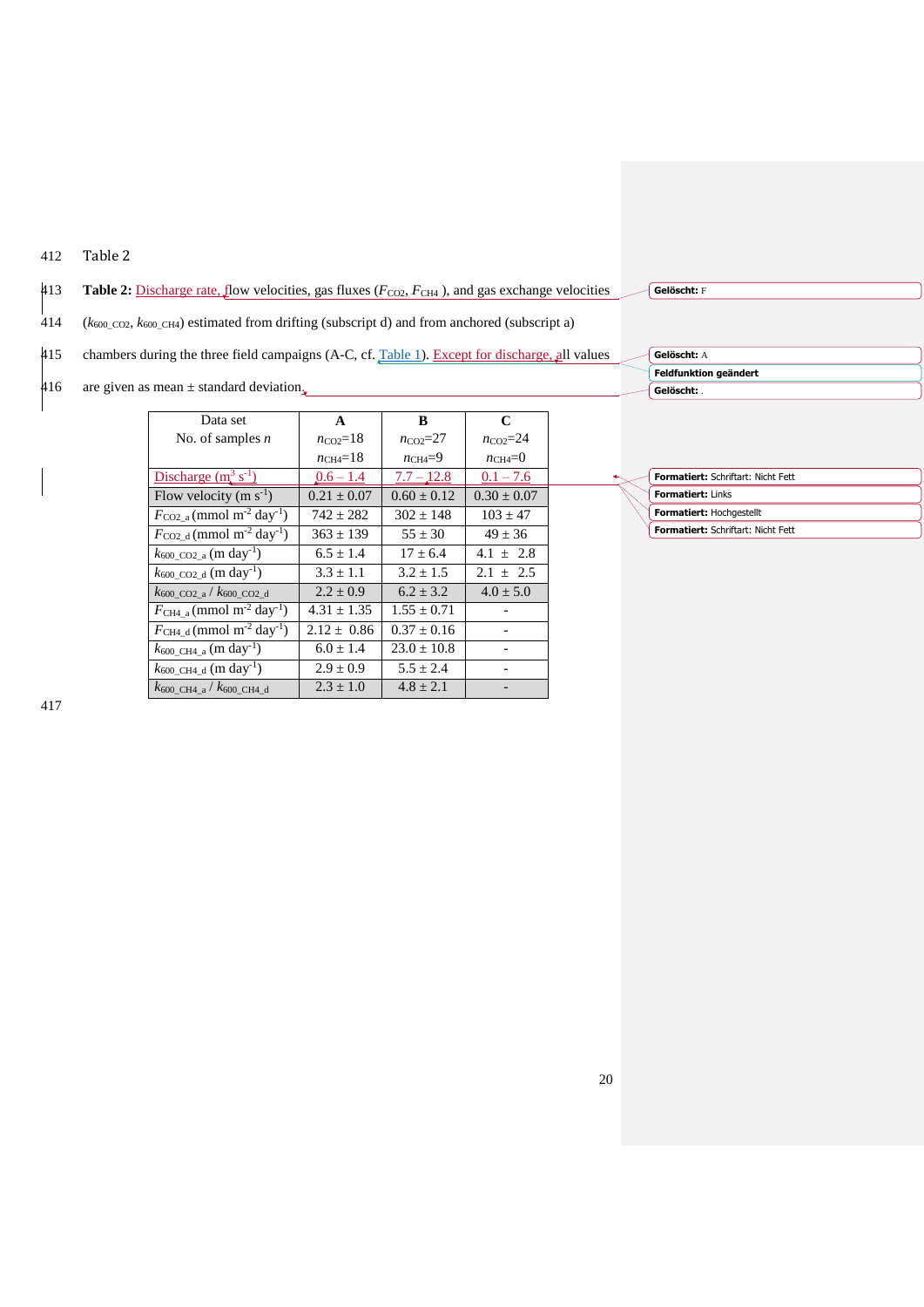## 421 Figures

### 422 Figure 1

<span id="page-23-0"></span>

**Fig. 1:** A) Box plots of the standardized gas exchange ( $k_{600}$ ) velocity measured using drifting (solid lines) and anchored (dashed lines) flux chambers in data set A (black), B (red) and C (blue). The diamond-shaped boxes encompass the 25-75 percentile range, whiskers show minimum and maximum, open squares and horizontal lines mark mean and median values, respectively. B)  $k_{600}$  estimated from anchored chamber deployments versus that from drifting chambers for the data sets A-C (color). Filled symbols show  $k_{600}$ estimated from  $CO_2$  fluxes, open symbols are based on  $CH_4$  fluxes. The solid line shows a 1:1 relationship.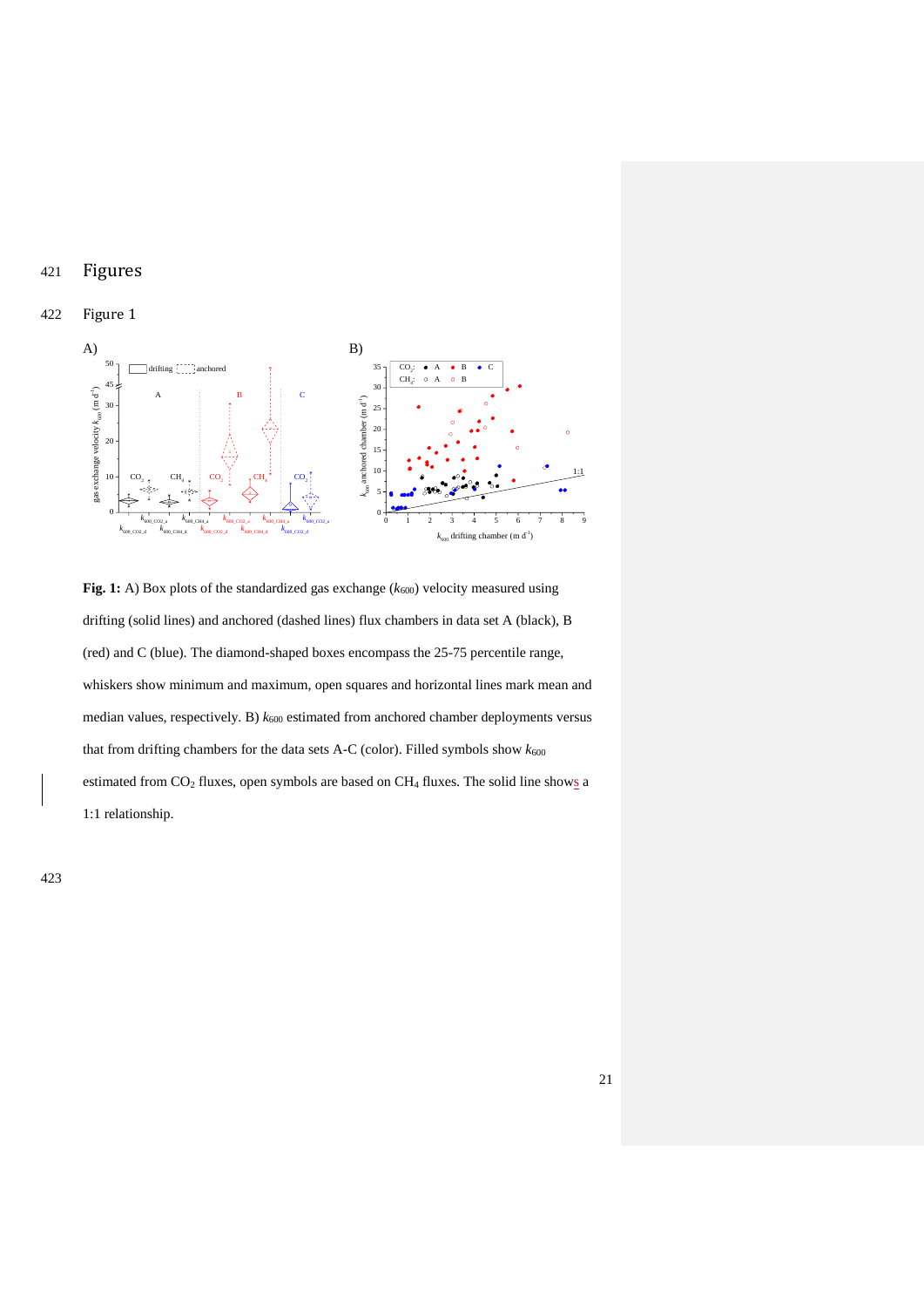<span id="page-24-0"></span>

**Fig. 2:** A) Gas exchange velocity *k*<sup>600</sup> from anchored (triangles) and drifting (circles)

chambers versus current velocity for the three field data sets (A-C, colors). Filled symbols

show data obtained from CO2, open symbols are based on CH<sup>4</sup> fluxes. B) Ratio of the gas

exchange velocities from anchored and drifting chambers versus current speed (filled

symbols: CO2, open symbols: CH4, symbol color indicates data set). The dashed line indicates

a constant ratio of one and the solid line shows a linear regression of the combined data sets

(*rS*=0.66, *p*<0.001).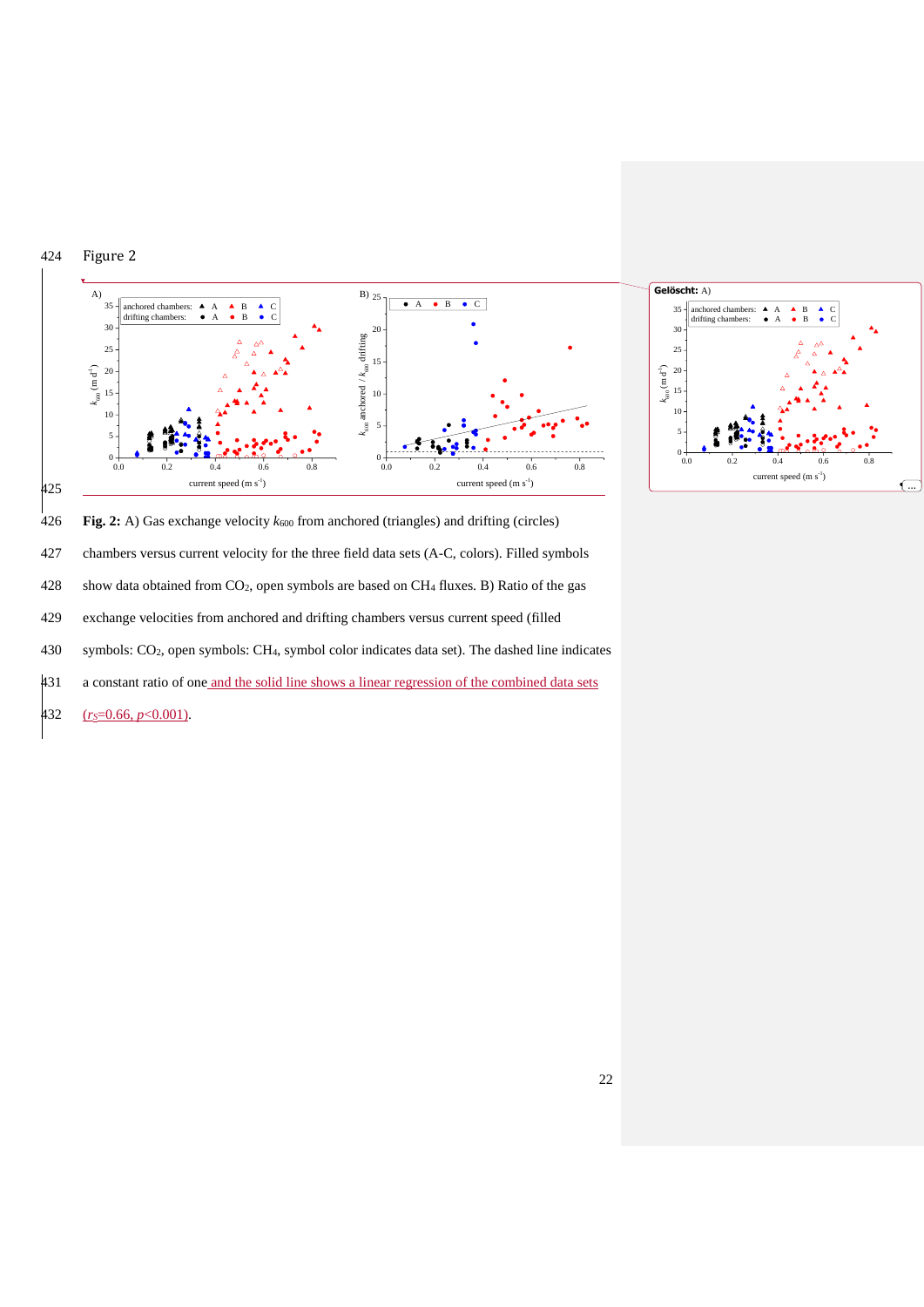### <span id="page-25-0"></span>Figure 3



**Fig. 3:** Laboratory measurements of the mean longitudinal flow velocities (*U*) A) below a

drifting and B) below an anchored chamber. Mean turbulent kinetic energy (TKE) of the flow

- fields below C) the drifting chamber and D) the anchored chamber. *z* and *x* refer to depth and
- longitudinal distance respectively. Chamber edges are masked out (white) and regions without
- sufficient observations for temporal averaging are marked by dark blue color. The flow
- 442 direction is from left to right and the mean flow velocity was  $0.1 \text{ m s}^{-1}$ .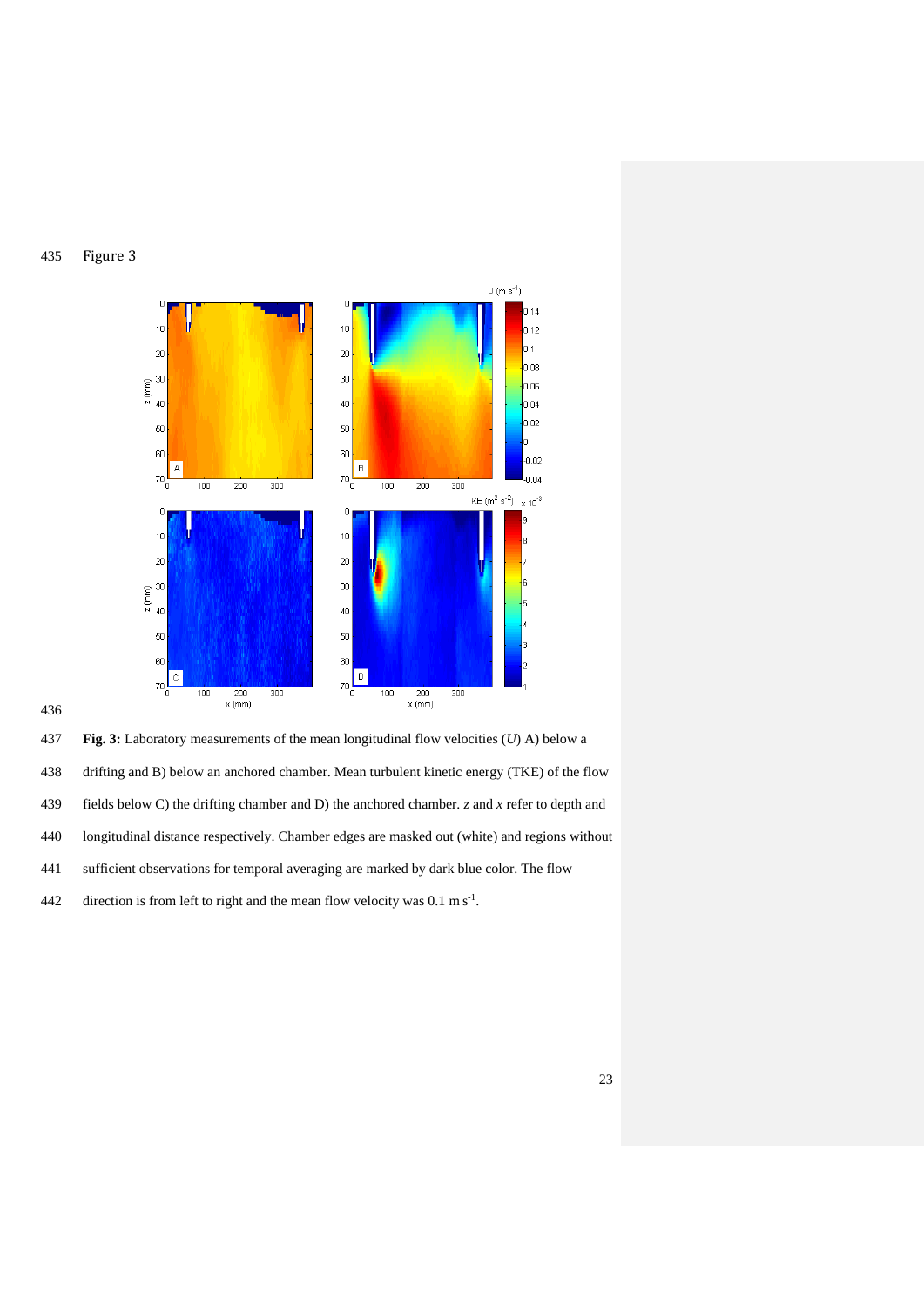443

#### <span id="page-26-0"></span>444 Figure 4



**Fig. 4:** A) Flying chamber design without penetration of the water surface by the chamber edges but using a plastic foil collar (marked by the red arrow) for sealing. The chamber is fixed above the water surface by a supporting frame. B) Distribution of mean longitudinal flow velocities (*U*) and B) turbulent kinetic energy (*TKE*) of the flow field below the front edge of a static foil (marked by black bar) at the water surface. The direction of flow was from left to right, *x* and *y* refer to longitudinal distance and depth, respectively. The mean flow velocity was  $0.10 \text{ m s}^{-1}$ . Color scales are identical to that of Fig. 3.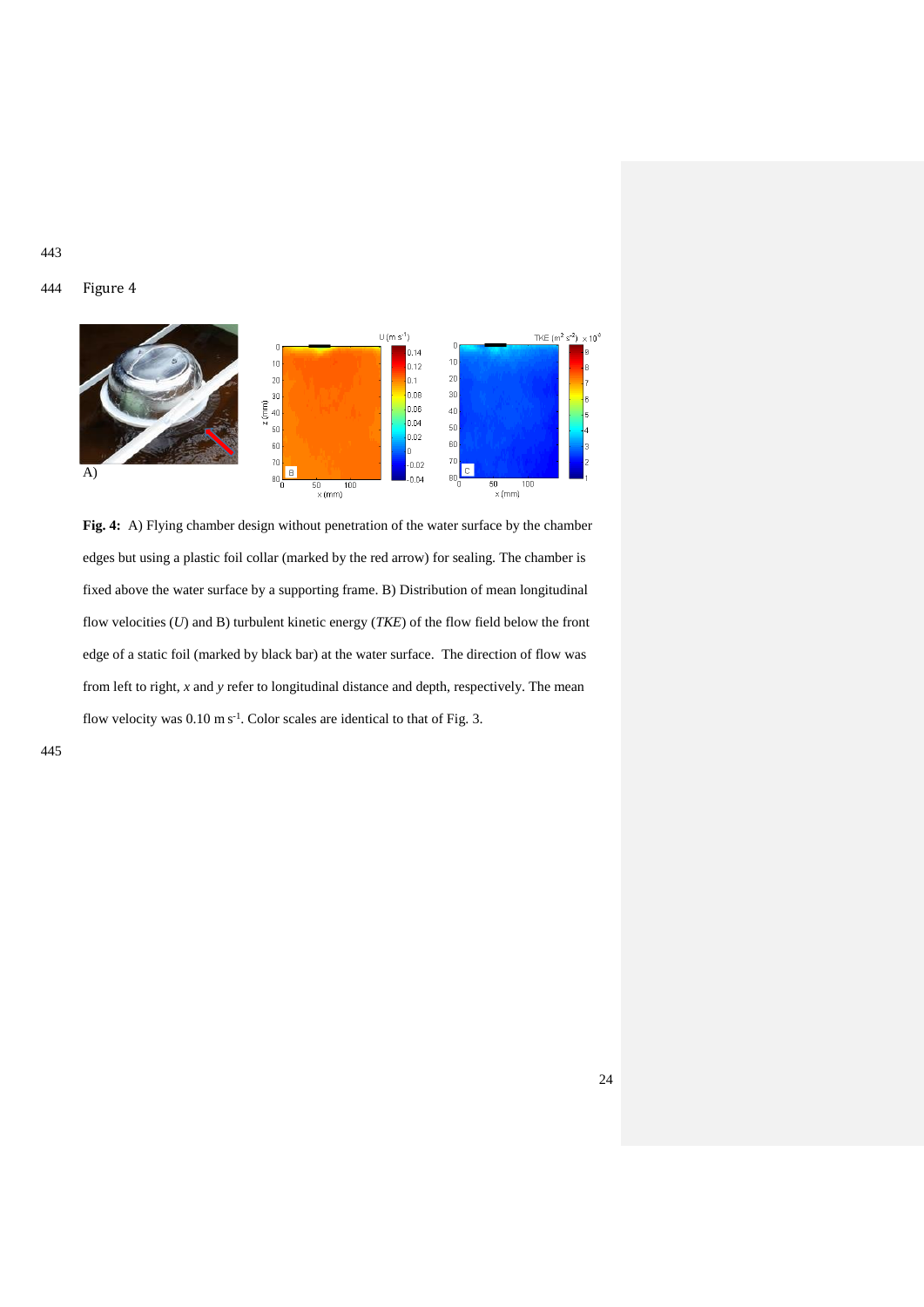#### 446 References

- <span id="page-27-5"></span>447 Alin, S. R., Rasera, M., Salimon, C. I., Richey, J. E., Holtgrieve, G. W., Krusche, A. V., and 448 Snidvongs, A.: Physical controls on carbon dioxide transfer velocity and flux in low-449 gradient river systems and implications for regional carbon budgets, J. Geophys. Res.-<br>450 Biogeo., 116, G01009, 10.1029/2010jg001398, 2011. 450 Biogeo., 116, G01009, 10.1029/2010jg001398, 2011.<br>451 Aufdenkampe. A. K.. Mavorga. E.. Ravmond. P. A.. Mela
- <span id="page-27-0"></span>451 Aufdenkampe, A. K., Mayorga, E., Raymond, P. A., Melack, J. M., Doney, S. C., Alin, S. R., 452 Aalto, R. E., and Yoo, K.: Riverine coupling of biogeochemical cycles between land,<br>453 oceans. and atmosphere. Front. Ecol. Environ. 9. 53-60. 10.1890/100014. 2011. 453 oceans, and atmosphere, Front. Ecol. Environ., 9, 53-60, 10.1890/100014, 2011.<br>454 Baldocchi, D.: Measuring fluxes of trace gases and energy between ecosystems and t
- <span id="page-27-7"></span>Baldocchi, D.: Measuring fluxes of trace gases and energy between ecosystems and the 455 atmosphere – the state and future of the eddy covariance method, Global Change Biol.,<br>456 20, 3600-3609, 10.1111/gcb.12649, 2014. 456 20, 3600-3609, 10.1111/gcb.12649, 2014.<br>457 Bastviken, D., Tranvik, L. J., Downing, J. A.,
- <span id="page-27-3"></span>457 Bastviken, D., Tranvik, L. J., Downing, J. A., Crill, P. M., and Enrich-Prast, A.: Freshwater Methane Emissions Offset the Continental Carbon Sink, Science, 331, 50-50, 459 10.1126/science.1196808, 2011.<br>460 Bastviken, D., Sundgren, I., Natchim
- <span id="page-27-8"></span>Bastviken, D., Sundgren, I., Natchimuthu, S., Reyier, H., and Gålfalk, M.: Technical Note:  $461$  Cost-efficient approaches to measure carbon dioxide (CO<sub>2</sub>) fluxes and concentrations in 462 terrestrial and aquatic environments using mini loggers, Biogeosciences, 12, 3849-3859, 463 10.5194/bg-12-3849-2015, 2015.
- <span id="page-27-1"></span>464 Battin, T. J., Kaplan, L. A., Findlay, S., Hopkinson, C. S., Marti, E., Packman, A. I., 465 Newbold, J. D., and Sabater, F.: Biophysical controls on organic carbon fluxes in fluvial 466 networks, Nature Geosci., 1, 95-100, 10.1038/ngeo101, 2008.
- <span id="page-27-6"></span>467 Beaulieu, J. J., Shuster, W. D., and Rebholz, J. A.: Controls on gas transfer velocities in a 468 large river, J. Geophys. Res.-Biogeo., 117, G02007, 10.1029/2011jg001794, 2012.
- <span id="page-27-9"></span>469 Beaulieu, J. J., Smolenski, R. L., Nietch, C. T., Townsend-Small, A., and Elovitz, M. S.: High<br>470 Methane Emissions from a Midlatitude Reservoir Draining an Agricultural Watershed. 470 Methane Emissions from a Midlatitude Reservoir Draining an Agricultural Watershed,<br>471 Environ, Sci. Technol., 48, 11100-11108, 10.1021/es501871g, 2014. 471 Environ. Sci. Technol., 48, 11100-11108, 10.1021/es501871g, 2014.
- <span id="page-27-4"></span>472 Butman, D., and Raymond, P. A.: Significant efflux of carbon dioxide from streams and 473 rivers in the United States, Nature Geosci., 4, 839-842, 2011.<br>474 Campeau, A., and Del Giorgio, P. A.: Patterns in CH4 and CO2 co
- <span id="page-27-14"></span>474 Campeau, A., and Del Giorgio, P. A.: Patterns in CH4 and CO2 concentrations across boreal<br>475 vers: Maior drivers and implications for fluvial greenhouse emissions under climate 475 rivers: Major drivers and implications for fluvial greenhouse emissions under climate<br>476 change scenarios, Glob Chang Biol, 20, 1075-1088, 2014. 476 change scenarios, Glob Chang Biol, 20, 1075-1088, 2014.<br>477 Cole, J. J., Prairie, Y. T., Caraco, N. F., McDowell, W. H., Tra
- <span id="page-27-2"></span>477 Cole, J. J., Prairie, Y. T., Caraco, N. F., McDowell, W. H., Tranvik, L. J., Striegl, R. G., 478 Duarte, C. M., Kortelainen, P., Downing, J. A., Middelburg, J. J., and Melack, J.: Duarte, C. M., Kortelainen, P., Downing, J. A., Middelburg, J. J., and Melack, J.: 479 Plumbing the global carbon cycle: Integrating inland waters into the terrestrial carbon<br>480 budget, Ecosystems, 10, 171-184, 10.1007/s10021-006-9013-8, 2007. 480 budget, Ecosystems, 10, 171-184, 10.1007/s10021-006-9013-8, 2007.
- <span id="page-27-12"></span>481 Cole, J. J., Bade, D. L., Bastviken, D., Pace, M. L., and Van de Bogert, M.: Multiple 482 approaches to estimating air-water gas exchange in small lakes, Limnol. Oceanogr. 483 Meth., 8, 285-293, 10.4319/lom.2010.8.285, 2010.
- <span id="page-27-13"></span>484 Crawford, J. T., Striegl, R. G., Wickland, K. P., Dornblaser, M. M., and Stanley, E. H.: 485 Emissions of carbon dioxide and methane from a headwater stream network of interior 486 Alaska, J. Geophys. Res.-Biogeo., 118, 482-494, 10.1002/jgrg.20034, 2013.<br>487 DelSontro, T., Kunz, M. J., Kempter, T., Wüest, A., Wehrli, B., and Senn, D. B.
- <span id="page-27-10"></span>DelSontro, T., Kunz, M. J., Kempter, T., Wüest, A., Wehrli, B., and Senn, D. B.: Spatial 488 Heterogeneity of Methane Ebullition in a Large Tropical Reservoir, Environ. Sci. 489 Technol., 45, 9866-9873, 10.1021/es2005545, 2011.
- <span id="page-27-11"></span>490 Eugster, W., DelSontro, T., and Sobek, S.: Eddy covariance flux measurements confirm 491 extreme CH4 emissions from a Swiss hydropower reservoir and resolve their short-term 492 variability, Biogeosciences, 8, 2815-2831, 10.5194/bg-8-2815-2011, 2011.

**Formatiert:** Englisch (USA)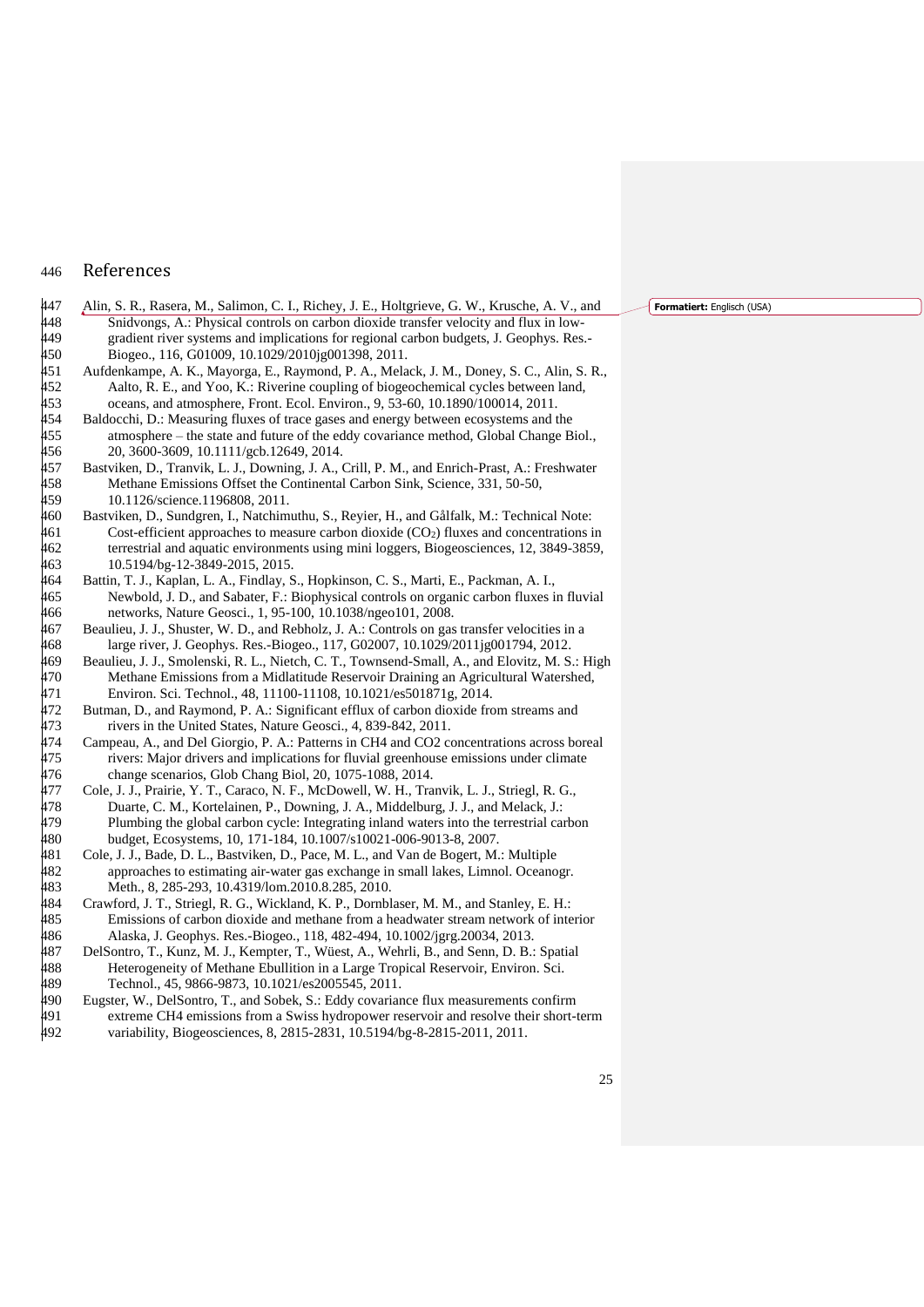<span id="page-28-11"></span><span id="page-28-10"></span><span id="page-28-7"></span><span id="page-28-6"></span><span id="page-28-3"></span><span id="page-28-2"></span><span id="page-28-1"></span>496 10.1002/jgrg.20064, 2013.<br>497 Goldenfum. J. A.: GHG Measu 497 Goldenfum, J. A.: GHG Measurement Guidelines for Freshwater Reservoirs, UNESCO/IHA,<br>498 London, 139 pp., 2011. 498 London, 139 pp., 2011.<br>499 Halbedel, S., and Koschorre 499 Halbedel, S., and Koschorreck, M.: Regulation of  $CO_2$  emissions from temperate streams and reservoirs, Biogeosciences, 10, 7539-7551, 10.5194/bg-10-7539-2013, 2013. 500 reservoirs, Biogeosciences, 10, 7539-7551, 10.5194/bg-10-7539-2013, 2013. 501 Hotchkiss, E. R., Hall Jr, R. O., Sponseller, R. A., Butman, D., Klaminder, J., Laudon, H., 502 Rosvall, M., and Karlsson, J.: Sources of and processes controlling CO2 emissions 502 Rosvall, M., and Karlsson, J.: Sources of and processes controlling CO2 emissions 503 change with the size of streams and rivers, Nature Geosci., 8, 696-699, 504 10.1038/ngeo2507. 2015. 504 10.1038/ngeo2507, 2015. 505 Jähne, B., and Haußecker, H.: Air-water gas exchange, Ann. Rev. Fluid Mech., 30, 443-468, 506 1998.<br>507 Koprivnja 507 Koprivnjak, J. F., Dillon, P. J., and Molot, L. A.: Importance of CO<sub>2</sub> evasion from small<br>508 boreal streams. Global Biogeochem. Cycles. 24. Gb4003. 10.1029/2009gb003723. 508 boreal streams, Global Biogeochem. Cycles, 24, Gb4003, 10.1029/2009gb003723, 2010. 509 Kremer, J. N., Nixon, S. W., Buckley, B., and Roques, P.: Technical Note: Conditions for 510 Using the Floating Chamber Method to Estimate Air-Water Gas Exchange, Estuaries, 26, 511 985-990, 10.1007/BF02803357, 2003. 512 Le Quéré, C., Peters, G. P., Andres, R. J., Andrew, R. M., Boden, T. A., Ciais, P., 513 Friedlingstein, P., Houghton, R. A., Marland, G., Moriarty, R., Sitch, S., Tans, P., Arneth, 514 A., Arvanitis, A., Bakker, D. C. E., Bopp, L., Canadell, J. G., Chini, L. P., Doney, S. C., 514 A., Arvanitis, A., Bakker, D. C. E., Bopp, L., Canadell, J. G., Chini, L. P., Doney, S. C., 515 Harper, A., Harris, I., House, J. I., Jain, A. K., Jones, S. D., Kato, E., Keeling, R. F., 515 Harper, A., Harris, I., House, J. I., Jain, A. K., Jones, S. D., Kato, E., Keeling, R. F., 516 Klein Goldewiik. K.. Körtzinger. A.. Koven. C.. Lefèvre. N.. Maignan. F.. Omar. A. 516 Klein Goldewijk, K., Körtzinger, A., Koven, C., Lefèvre, N., Maignan, F., Omar, A., 517 Ono, T., Park, G. H., Pfeil, B., Poulter, B., Raupach, M. R., Regnier, P., Rödenbeck, C., 518 Saito, S., Schwinger, J., Segschneider, J., Stocker, B. D., Takahashi, T., Tilbrook, B., va 518 Saito, S., Schwinger, J., Segschneider, J., Stocker, B. D., Takahashi, T., Tilbrook, B., van<br>519 Heuven, S., Viovy, N., Wanninkhof, R., Wiltshire, A., and Zaehle, S.: Global carbon 519 Heuven, S., Viovy, N., Wanninkhof, R., Wiltshire, A., and Zaehle, S.: Global carbon 520 budget 2013, Earth Syst. Sci. Data, 6, 235-263, 10.5194/essd-6-235-2014, 2014. 521 Maeck, A., DelSontro, T., McGinnis, D. F., Fischer, H., Flury, S., Schmidt, M., Fietzek, P., and Lorke, A.: Sediment trapping by dams creates methane emission hotspots, Environ and Lorke, A.: Sediment trapping by dams creates methane emission hotspots, Environ. 523 Sci. Technol., 47, 8130–8137, 2013. 524 Marion, A., Nikora, V., Puijalon, S., Bouma, T., Koll, K., Ballio, F., Tait, S., Zaramella, M., 525 Sukhodolov, A., O'Hare, M., Wharton, G., Aberle, J., Tregnaghi, M., Davies, P., Nepf, 526 H., Parker, G., and Statzner, B.: Aquatic interfaces: a hydrodynamic and ecological H., Parker, G., and Statzner, B.: Aquatic interfaces: a hydrodynamic and ecological 527 perspective, J. Hydraul. Res., 1-15, 10.1080/00221686.2014.968887, 2014.  $528$  McMahon, P. B., and Dennehy, K. F.: N<sub>2</sub>O emissions from a nitrogen-enriched river, 529 Environ. Sci. Technol., 33, 21-25, 10.1021/es980645n, 1999. 530 Moog, D., and Jirka, G.: Stream Reaeration in Nonuniform Flow: Macroroughness 531 Enhancement, J. Hydraul. Eng., 125, 11-16, doi:10.1061/(ASCE)0733-<br>532 9429(1999)125:1(11), 1999. 532 9429(1999)125:1(11), 1999.<br>533 Raymond, P. A., and Cole, J. J.: Raymond, P. A., and Cole, J. J.: Gas exchange in rivers and estuaries: Choosing a gas transfer velocity, Estuaries, 24, 312-317, 10.2307/1352954, 2001.<br>535 Ravmond, P. A., Zappa, C. J., Butman, D., Bott, T. L., Potter, 535 Raymond, P. A., Zappa, C. J., Butman, D., Bott, T. L., Potter, J., Mulholland, P., Laursen, A. 536 E., McDowell, W. H., and Newbold, D.: Scaling the gas transfer velocity and hydraulic 537 geometry in streams and small rivers, Limnology & Oceanography: Fluids & 538 Environments, 2, 41-53, 10.1215/21573689-1597669, 2012.

<span id="page-28-9"></span>493 Gålfalk, M., Bastviken, D., Fredriksson, S., and Arneborg, L.: Determination of the piston velocity for water-air interfaces using flux chambers, acoustic Doppler velocimetry, and Arne 494 velocity for water-air interfaces using flux chambers, acoustic Doppler velocimetry, and<br>495 R imaging of the water surface. J. Geophys. Res.-Biogeo.. 118, 770-782.

495 IR imaging of the water surface, J. Geophys. Res.-Biogeo., 118, 770-782,  $\frac{496}{10.1002 \cdot \text{Jgrg.} 20064, 2013.}$ 

- <span id="page-28-14"></span><span id="page-28-13"></span><span id="page-28-12"></span><span id="page-28-8"></span><span id="page-28-5"></span><span id="page-28-4"></span><span id="page-28-0"></span>539 Raymond, P. A., Hartmann, J., Lauerwald, R., Sobek, S., McDonald, C., Hoover, M., 540 Butman, D., Striegl, R., Mayorga, E., Humborg, C., Kortelainen, P., Durr, H., Me<br>541 M., Ciais, P., and Guth, P.: Global carbon diox 540 Butman, D., Striegl, R., Mayorga, E., Humborg, C., Kortelainen, P., Durr, H., Meybeck, 541 M., Ciais, P., and Guth, P.: Global carbon dioxide emissions from inland waters, Nature, 503, 355-359, 10.1038/nature12760, 2013.
	- 503, 355-359, 10.1038/nature12760, 2013.